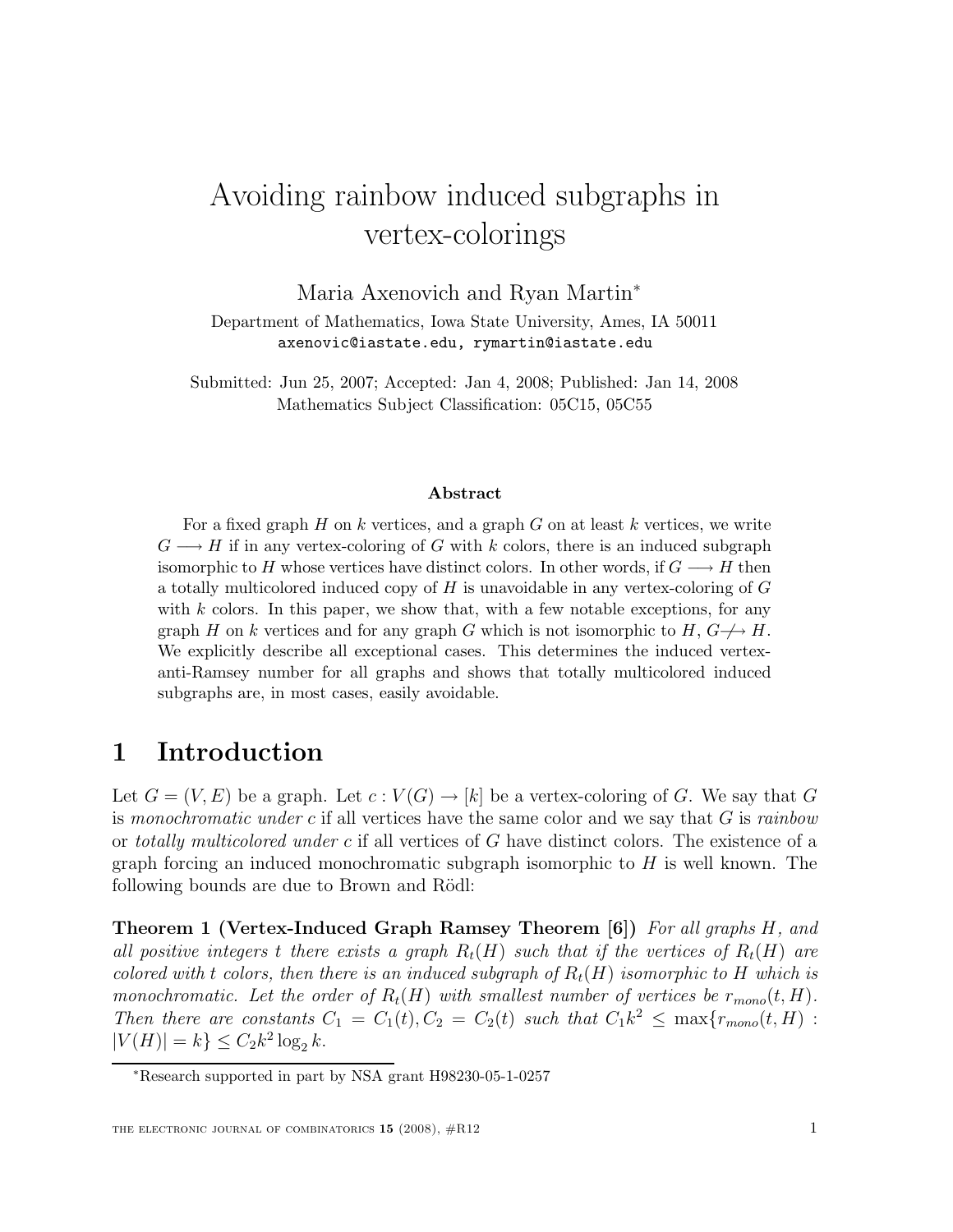Theorem 1 is one of numerous vertex-Ramsey results investigating the existence of induced monochromatic subgraphs, including the studies of Folkman numbers such as in [16], [4] and others. There are also "canonical"-type theorems claiming the existence of monochromatic or rainbow substructures (see, for example, a general survey paper by Deuber [13]). The paper of Eaton and Rödl provides the following specific result for vertex-colorings of graphs.

Theorem 2 (Vertex-Induced Canonical Graph Ramsey Theorem [14]) For all graphs H, there is a graph  $R_{can}(H)$  such that if  $R_{can}(H)$  is vertex-colored then there is an induced subgraph of  $R_{can}(H)$  isomorphic to H which is either monochromatic or rainbow. Let the order of such a graph with the smallest number of vertices be  $r_{can}(H)$ . There are constants  $c_1, c_2$  such that  $c_1 k^3 \leq \max\{r_{can}(H) : |V(H)| = k\} \leq c_2 k^4 \log k$ .

In this paper, we study the existence of totally multicolored induced subgraphs isomorphic to a fixed graph H, in any coloring of a graph G using exactly  $k = |V(H)|$  colors. We call a coloring of vertices, with  $k$  nonempty color classes, a  $k$ -coloring. Whereas the induced-vertex Ramsey theory minimizes the order of a graph that forces a desired induced monochromatic graph, it is clear that for the multicolored case a similar goal is trivially achieved by the graph  $H$  itself. What is not clear is whether it is possible to construct an arbitrarily large graph G with the property that any k-coloring of  $V(G)$ induces a rainbow H.

**Definition 1** Let G and H be two graphs. We say "G arrows H" and write  $G \longrightarrow H$ if for any coloring of the vertices of G with exactly  $|V(H)|$  colors, there is an induced rainbow subgraph isomorphic to H. Let

$$
f(H) = \max\{|V(G)| : G \longrightarrow H\},\
$$

if such a max exists. If not, we write  $f(H) = \infty$ .

It follows from the definition that if  $f(H) = \infty$  then for any  $n_0 \in \mathbb{N}$  there is  $n > n_0$ and a graph G on n vertices such that any k-coloring of vertices of G produces a rainbow induced copy of H. The function f was first investigated by the first author in [2].

**Theorem 3** ([2]) Let H be a graph on k vertices. If H or its complement is (1) a complete graph,  $(2)$  a star or  $(3)$  a disjoint union of two adjacent edges and an isolated vertex, then  $f(H) = \infty$ ; otherwise  $f(H) \leq 4k - 2$ .

We improve the bound on  $f(H)$  to the best possible bound on graphs H for which  $f(H) < \infty$ .

**Theorem 4** Let H be a graph on k vertices. If H or its complement is  $(1)$  a complete graph,  $(2)$  a star or  $(3)$  a disjoint union of two adjacent edges and an isolated vertex, then  $f(H) = \infty$ ; otherwise  $f(H) \leq k+2$  if k is even and  $f(H) \leq k+1$  if k is odd.

What we prove in this paper is stronger. First, we find  $f(H)$  for all graphs H. Second, we are able to explicitly classify almost all pairs  $(G, H)$  for which  $G \longrightarrow H$ . We describe some classes of graphs and state our main result in the following section.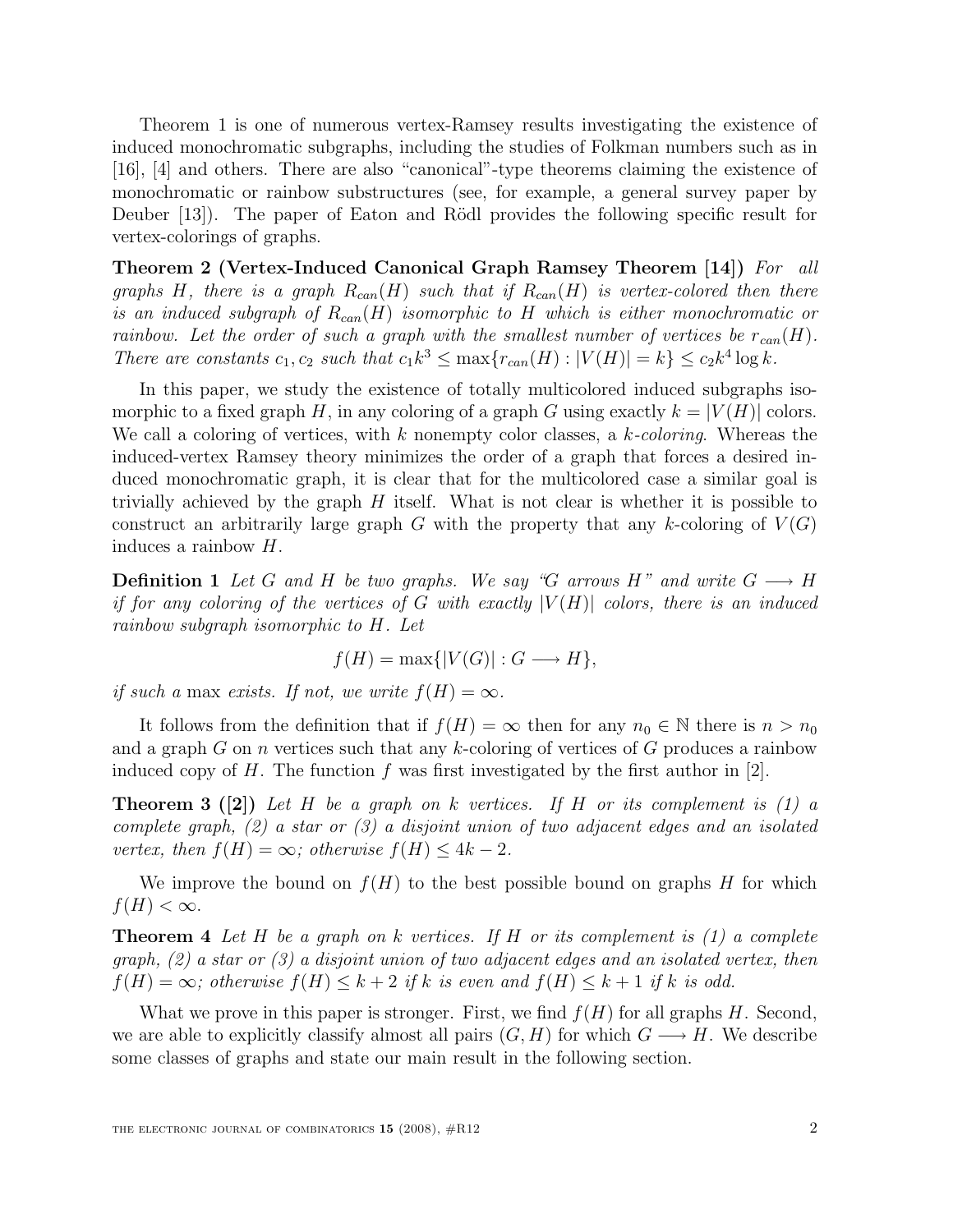### 2 Main Result

Let  $K_n, E_n, S_n, C_n, P_n$  be a complete graph, an empty graph, a star, a cycle and a path on n vertices, respectively. Let  $H_1 + H_2$  denote the vertex-disjoint union of graphs  $H_1$  and  $H_2$ . We denote  $\Lambda = P_3 + K_1$ . If H is a graph, let H denote its complement. Let P and Θ be the Petersen and Hoffman-Singleton graphs, respectively; see Wolfram Mathworld ([17] and [18], respectively) for beautiful pictures.

Let kH denote the vertex-disjoint union of k copies of graph H. We write  $H \approx H'$ if H is isomorphic to H' and we say that  $H \in \{H_1, H_2, \ldots\}$  if there exists an integer i for which  $H \approx H_i$ . We write  $G - v$  to denote the subgraph of G induced by the vertex set  $V(G) \setminus \{v\}$ . A graph is vertex-transitive if, for every distinct  $v_1, v_2 \in V(G)$ , there is an automorphism,  $\varphi$ , of G such that  $\varphi(v_1) = v_2$ . A graph is *edge-transitive* if, for every distinct  $\{x_1, y_1\}, \{x_2, y_2\} \in E(G)$ , there is an automorphism,  $\varphi$ , of G such that either both  $\varphi(x_1) = x_2$  and  $\varphi(y_1) = y_2$  or both  $\varphi(x_1) = y_2$  and  $\varphi(y_1) = x_2$ .

Let  $P'$  and  $\Theta'$  be the graphs obtained by deleting two nonadjacent vertices from P and  $\Theta$ , respectively. In the proof of Lemma 7, we establish that both  $\overline{P}$  and  $\overline{\Theta}$  are edgetransitive, thus P' and  $\Theta'$  are well-defined. For  $\ell \geq 3$ , let  $M_{\ell}$  denote a matching with  $\ell$ edges; let  $M'_\ell$  denote the graph obtained by deleting two nonadjacent vertices from  $M_\ell$ . We say that a graph is *trivial* if it is either complete or empty.

We define several classes of graphs in order to prove the main theorem.

Let  $\mathcal C$  denote the class of connected graphs on at least three vertices.

Let  $\mathcal{P}'_3$  denote the set of graphs  $G = (V, E)$  such that there is a nontrivial vertexpartition  $V = V_1 \cup V_2 \cup V_3$ , with (a)  $V_i \neq \emptyset$ , for all  $i = 1, 2, 3$ , (b) the tripartite subgraph of G obtained by deleting all edges with both endpoints in  $V_i$ ,  $i = 1, 2, 3$  is a vertex disjoint union of complete tripartite graphs and bipartite graphs, each with vertices in only two of the parts  $V_1, V_2, V_3$ ; see Figure 1. Let  $\mathcal{P}_3$  be the set of all graphs on at least 4 vertices which are not in  $\mathcal{P}'_3$ ,,<br>3.



Figure 1: A graph from class  $\mathcal{P}'_3$ 3

Figure 2: Graph  $G(3)$  which arrows  $\Lambda$ .

Let  $\mathcal{L} = \{G(m) : m \ge 1\}$ , where  $G(m) = (V, E), V = \{v(i, j) : 0 \le i \le 6, 1 \le j \le m\}$ ,  $E = \{v(i, j)v(i + 1, k) : 1 \leq j, k \leq m, j \neq k, 0 \leq i \leq 6\} \cup \{v(i, j)v(i + 3, j) : 1 \leq j \leq k\}$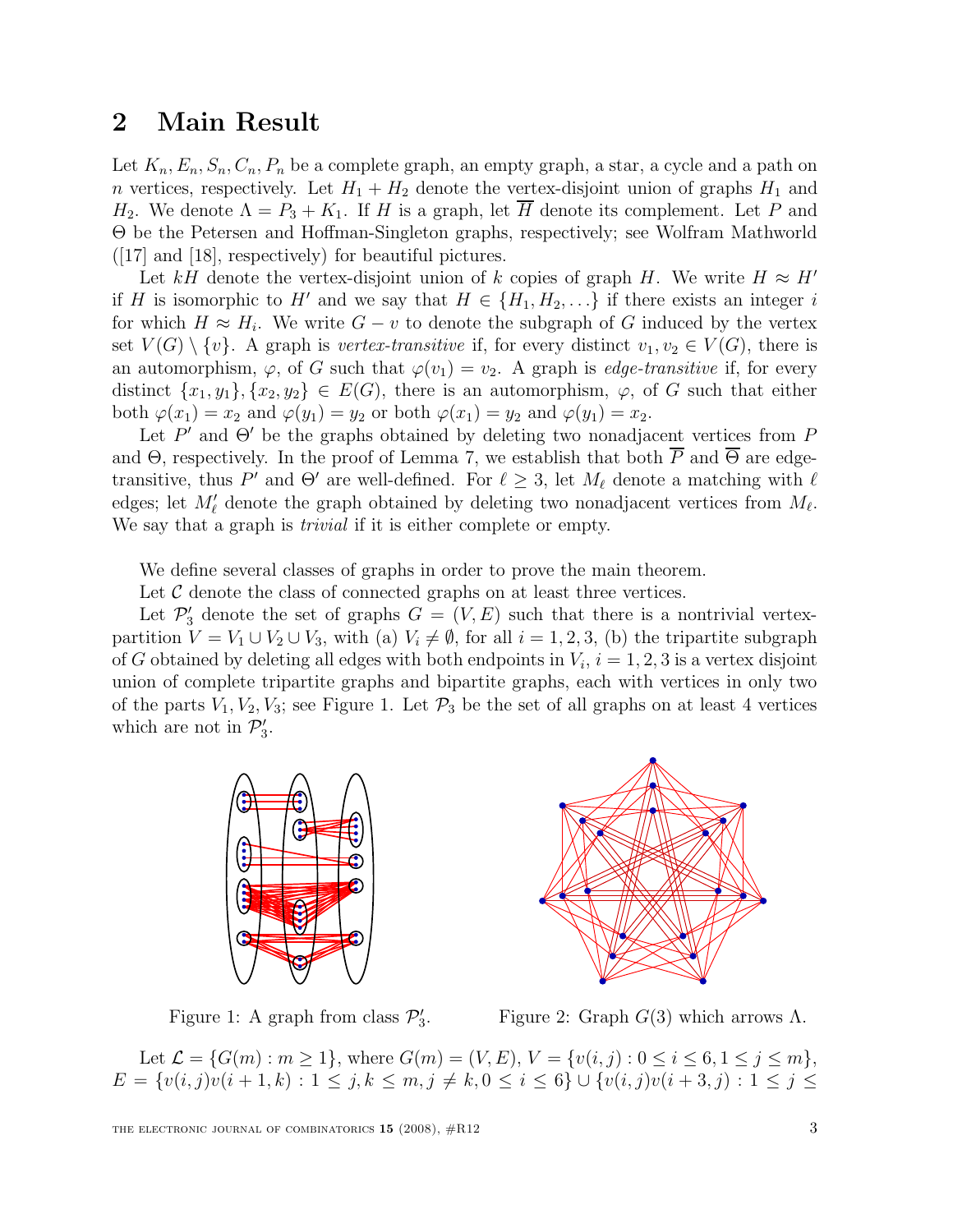$m, 0 \leq i \leq 6$ , addition is taken modulo 7, see Figure 2 for an illustration.

Let T denote the set of graphs T such that (a) neither T nor  $\overline{T}$  is complete or a star, and (b) either T is vertex-transitive or there exists a vertex, v of degree 0 or  $|V(T)| - 1$ such that  $T - v$  is vertex-transitive. Note that a perfect matching is an example of a graph in T. If  $T \in \mathcal{T}$ , denote T' to be the graph that is obtained from T by deleting a vertex w that is neither of degree 0 nor of degree  $|V(T)| - 1$ . Let  $T' = \{T' : T \in \mathcal{T}\}.$ Note that, given  $T' \in \mathcal{T}'$ , the corresponding graph  $T \in \mathcal{T}$  is unique.

Let  $\mathcal{F}_{\infty} = \left\{K_k, \overline{K_k} : k \geq 2\right\} \cup \left\{S_k, \overline{S_k} : k \geq 3\right\} \cup \{\Lambda, \overline{\Lambda}\}\right\}$ . As we see in Theorem 3,  $H \in \mathcal{F}_{\infty}$  iff  $f(H) = \infty$ . Observe (see also [2]) that  $G \longrightarrow H$  if and only if  $\overline{G} \longrightarrow \overline{H}$ . In order to classify all graphs  $G$  which arrow  $H$ , we introduce the following notation

$$
Arrow(H) = \{G : G \longrightarrow H, G \not\approx H\}.
$$

#### Theorem 5 (Main Theorem)

•  $Arrow(\Lambda) \supseteq \mathcal{L}$ ,

$$
Arrow(K_k) = \begin{cases} C & \text{if } k = 2, \\ \{K_n : n > k\} & \text{if } k \ge 3, \\ \text{Arrow}(S_k) = \begin{cases} \mathcal{P}_3 & \text{if } k = 3, \\ \{S_n : n > k\} & \text{if } k \ge 4, \end{cases} \end{cases}
$$

- $Arrow(P') = \{P\},$   $Arrow(\Theta') = \{\Theta\},$  $Arrow(M'_{\ell}) = \{M_{\ell}, M_{\ell-1} + K_1\}, \ \ell \geq 3,$
- $Arrow(T') = \{T\}, \text{ if } T' \in \mathcal{T}' \text{ and } T' \not\approx M'_\ell, \ell \geq 3,$
- If  $H, \overline{H} \notin \mathcal{F}_{\infty} \cup \{P', \Theta'\} \cup \mathcal{T}'$ , then  $Arrow(H) = \emptyset$ .

Corollary 6 Let H be a graph on k vertices. Then

$$
f(H) = \begin{cases} \infty, & H \in \mathcal{F}_{\infty}, \\ k+2, & H \in \{P', \Theta', \overline{P'}, \overline{\Theta'}\} \cup \{M'_{\ell}, \overline{M'_{\ell}} : \ell \geq 3, k = 2\ell - 2\}, \\ k+1, & H \in \{T' : T' \in \mathcal{T}'\} \setminus \{M'_{\ell}, \overline{M'_{\ell}} : \ell \geq 3, k = 2\ell - 2\}, \\ k, & otherwise. \end{cases}
$$

**Remark 1** We wish to observe that a graph H for which  $f(H) = k + 2$  only occurs for even values of k,  $k > 4$  and is, up to complementation, uniquely defined by k except in the cases of  $k = 8$  and  $k = 48$ . If  $k \in \{8, 48\}$ , then there are two such complementary pairs of graphs H. We also note that  $Arrow(H)$  is fully classified for every graph H except for  $H \in \{\Lambda, \overline{\Lambda}\}.$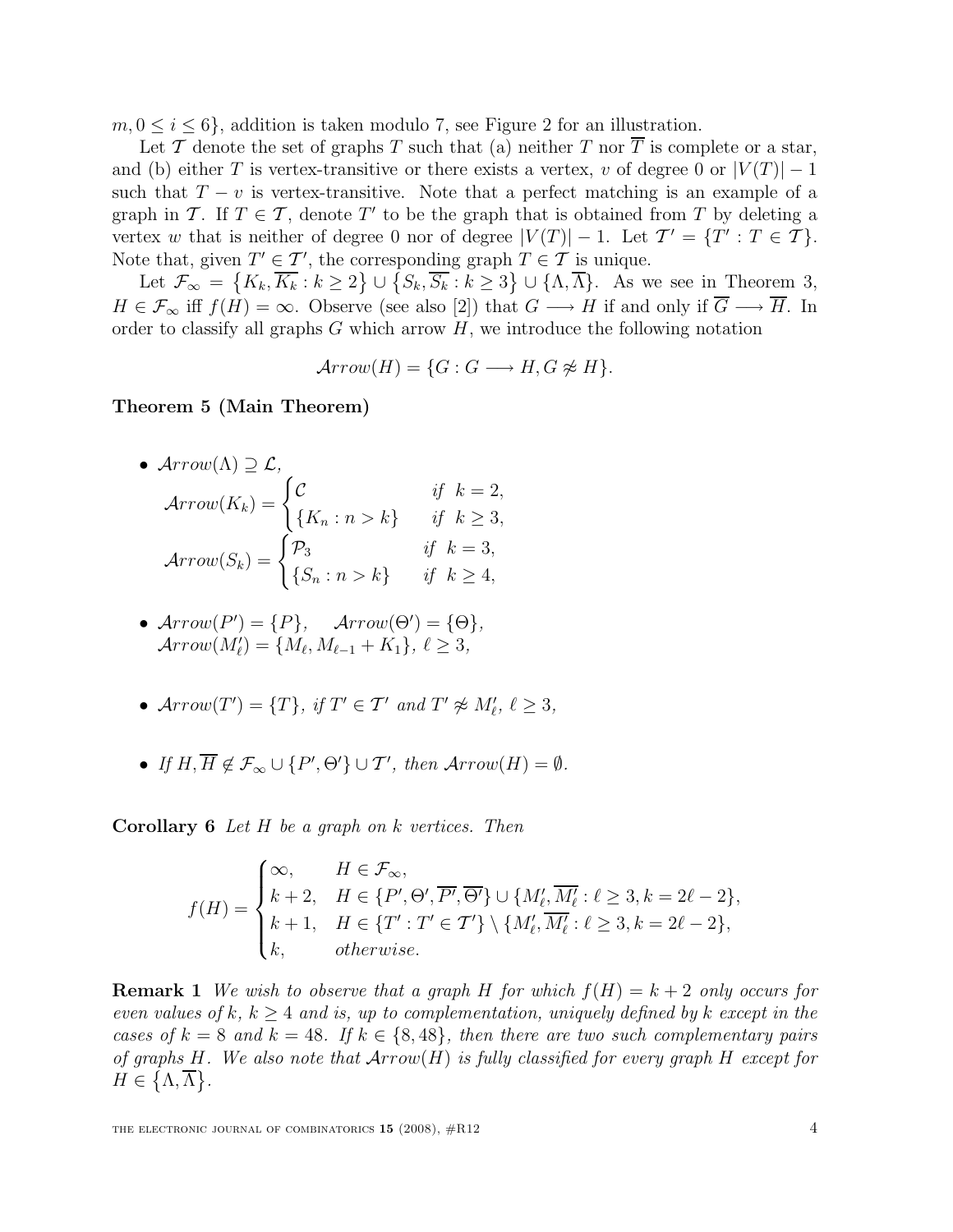This paper is structured as follows: In Section 3 we state without proofs all of the lemmas and supplementary results. In Section 4, we prove the main theorem. In Section 5 we prove all the lemmas from Section 3.

The main technical tool of the proof is the fact that in most cases we can assume that the degree sequence of the graph  $H$  is consecutive. Using this, it is possible to show that  $f(H) \leq |V(H)| + c$  for some absolute constant c and for all H such that  $f(H) \leq \infty$ . We prove several additional cited lemmas which provide a delicate analysis allowing one to get an exact result for ALL graphs, in particular for ones with small maximum degree.

# 3 Definitions, Lemmas and supplementary results

Let G be a graph on n vertices and  $v \in V(G)$ . The degree of v is denoted deg(v) and the codegree of v,  $n-1-\deg(v)$ , is denoted codeg $(v)$ . When the choice of a graph is ambiguous, we shall denote the degree of a vertex v in graph G by  $deg(G, v)$ . If vertices u and v are adjacent, we write  $u \sim v$ , otherwise we write  $u \nsim v$ . For subsets of vertices X and Y, we write  $X \sim Y$  if  $x \sim y$  for all  $x \in X$ ,  $y \in Y$ ; we write  $X \not\sim Y$  if  $x \not\sim y$ for all  $x \in X$ ,  $y \in Y$ . For a vertex  $x \notin Y$ , we write  $x \sim Y$  if  $\{x\} \sim Y$  and  $x \not\sim Y$  if  $\{x\} \not\sim Y$ . For a subset S of vertices of a graph G, let G[S] be the subgraph induced by S in G. The neighborhood of a vertex v is denoted  $N(v)$ , and the closed neighborhood of v,  $N[v] = N(v) \cup \{v\}$ . We shall write  $e(G)$  to denote the number of edges in a graph G. The subset of vertices of degree i in a graph G is  $G_i$ . The minimum and maximum degrees of a graph G are denoted by  $\delta(G)$  and  $\Delta(G)$ , respectively. For all other standard definitions and notations, see [19].

We say the degree sequence of a graph H is *consecutive* if, for every  $i \in$  $\{\delta(H), \ldots, \Delta(H)\}\,$ , there exists a  $v \in V(H)$  such that  $\deg(v) = i$ . The following definition is important and used throughout the paper.

**Definition 2** For a graph H on k vertices, let the **deck** of H, denoted deck $(H)$ , be the set of all induced subgraphs of H on  $k-1$  vertices. We say that a graph F is in the deck of H if it is isomorphic to a graph from the deck of H. The graph  $G$  on n vertices is said to be **bounded** by a graph H on k vertices if both  $\Delta(G) = \Delta(H)$  and  $\delta(G) = n - k + \delta(H)$ .

For  $S \subseteq V(G)$ , if  $G[S] \approx H$ , we say (to avoid lengthy notation), that S induces H in G and we shall label the vertices in  $S$  as the corresponding vertices of  $H$ .

We use the following characterization of regular graphs of diameter 2.

**Theorem 7 (Hoffman-Singleton, [12])** If G is a diameter 2, girth 5 graph which is  $\Delta$ -regular, then  $\Delta \in \{2, 3, 7, 57\}$ . Moreover, if  $\Delta = 2$ , G is the 5-cycle; if  $\Delta = 3$ , then G is the Petersen graph; and if  $\Delta = 7$ , G is the Hoffman-Singleton graph. It is not known if such a graph exists for  $\Delta = 57$ .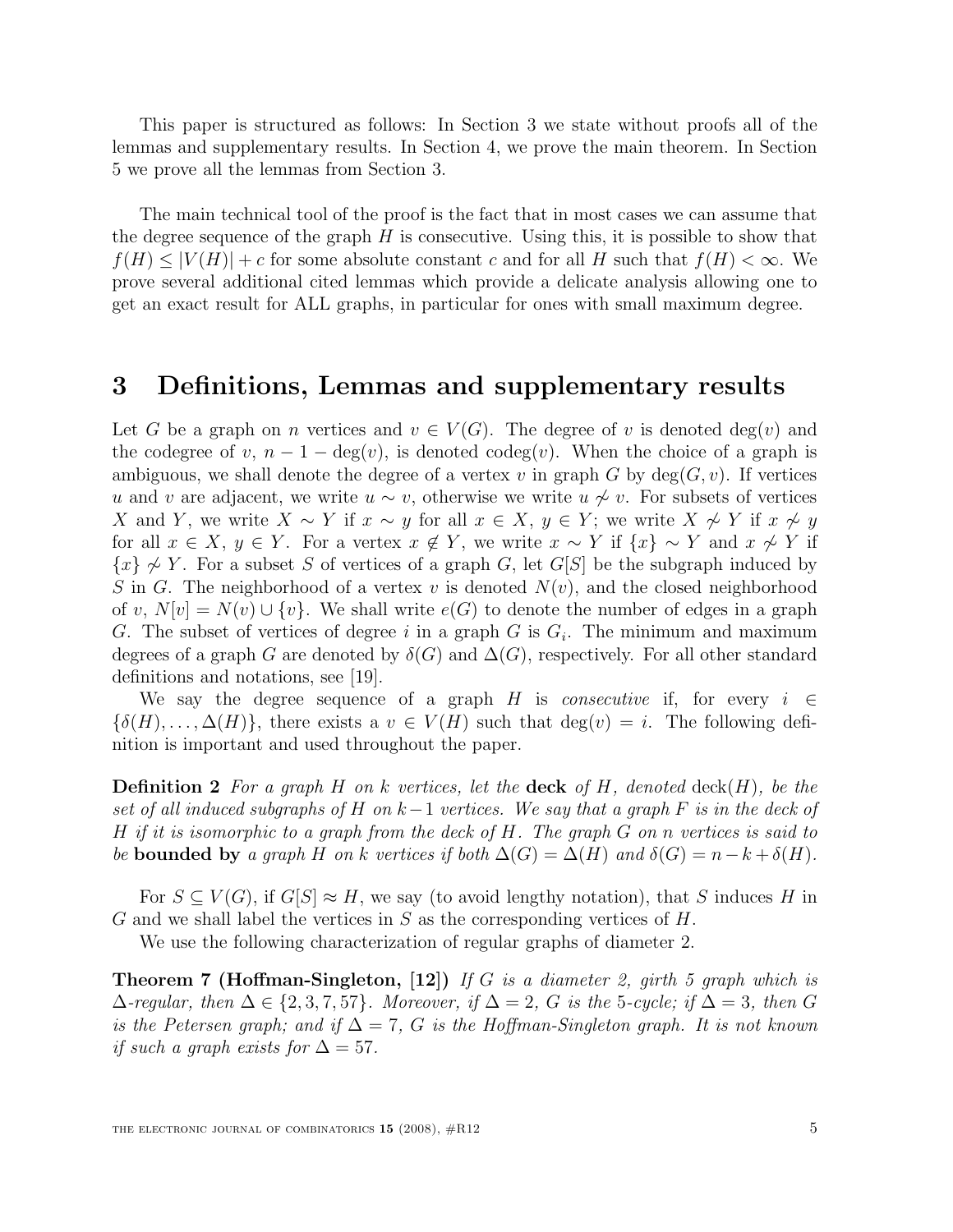Note that if a 57-regular graph of diameter 2 exists, it is called a (57, 2)-Moore graph. One of our tools is the following theorem of Akiyama, Exoo and Harary [1], later strengthened by Bosák [7].

**Theorem 8 (Bosák's theorem)** Let G be a graph on n vertices such that all induced subgraphs of G on t vertices have the same size. If  $2 \le t \le n-2$  then G is either a complete graph or an empty graph.

In all of the lemmas below we assume that

 $|V(G)| = n$ ,  $|V(H)| = k$ ,  $\Delta = \Delta(H)$ , and  $\delta = \delta(H)$ .

**Lemma 1** If  $G \longrightarrow H$ , then the following holds:

(1) If 
$$
\Delta \leq k - 3
$$
, then  $\Delta(G) = \Delta$ .

(2) If  $2 \le \delta \le \Delta \le k-3$ , then  $n \le k+\Delta-\delta$  with equality iff  $\Delta(G) = \delta(G)$ .

**Lemma 2** If H is a graph on  $k \geq 3$  vertices and G is a graph on  $n \geq k+2$  vertices such that  $G \longrightarrow H$ , then either H or its complement is a star or the degree sequence of H is consecutive.

The Deck Lemma is an important auxiliary lemma that is used throughout this paper.

**Lemma 3 (Deck lemma)** Let  $G \longrightarrow H$ . For any set  $U \subset V(G)$  with  $|U| = k - 1$ ,  $G[U]$ is in the deck of H. Consequently,  $e(H) - \Delta \leq e(G[U]) \leq e(H) - \delta$ .

**Lemma 4** If  $f(H) > k$  and H has consecutive degrees, then  $\Delta \leq \delta + 3$ .

Observe that Lemmas 1, 2 and 4 immediately imply that  $f(H) \leq |V(H)| + 3$  if  $2 \leq \delta \leq \Delta \leq k-3$ . The remaining lemmas allow us to deal with the cases where  $\delta < 2$ or  $\Delta > k - 3$  and to prove exact results.

Lemmas 5 and 6 address the cases where  $f(H) = \infty$  and  $f(H) = k + 1$ .

**Lemma 5** 
$$
Arrow(K_k) = \begin{cases} C, & k = 2, \\ \{K_n : n > k\}, & k \ge 3; \end{cases}
$$
  
and 
$$
Arrow(S_k) = \begin{cases} \mathcal{P}_3, & k = 3, \\ \{S_n : n > k\}, & k \ge 4. \end{cases}
$$

Lemma 6  $\{(G, H) : G \longrightarrow H, |V(G)| = k + 1\} = \{(T, T') : T \in \mathcal{T}\}.$ 

Lemmas 7 and 8 allow us to deal with the case where  $n > k + 2$  and G is regular or almost regular.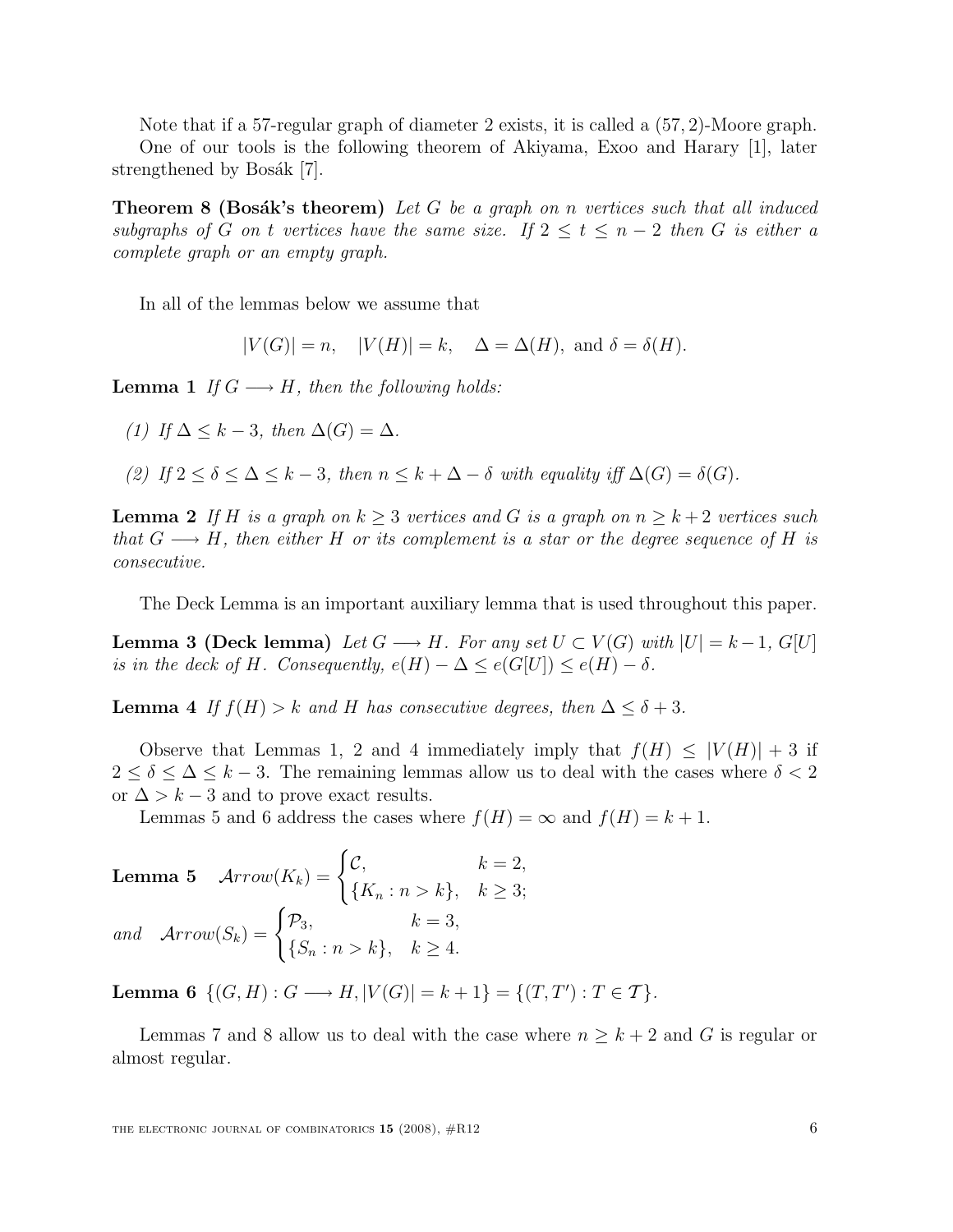**Lemma 7** Assume that  $k \geq 3$ . Let Q be the set of pairs  $(G, H)$  such that  $|V(G)| \geq k+2$ ,  $G \longrightarrow H$ , G is bounded by H,  $H \notin \mathcal{F}_{\infty}$ , H has consecutive degrees and G is d-regular for some  $d \geq 2$ . Then  $Q = \{(P, P'), (\overline{P}, \overline{P'}), (\Theta, \Theta'), (\overline{\Theta}, \overline{\Theta'})\}$ .

**Lemma 8** Let  $|V(G)| = k+2$  and let G be bounded by H. If  $\Delta - \delta = 3$  and  $\Delta(G) - \delta(G) =$ 1, then  $G \nightharpoondown H$ .

The following is a technical lemma used in the proof of the Main Theorem and Lemma 12.

**Lemma 9** If  $|V(G)| \geq k+2$ ,  $G \longrightarrow H$ ,  $\delta = 1$ , and  $\delta(G) < n-k+\delta$ , then  $\Delta \leq \delta+2=3$ . Furthermore, if equality holds, then  $|H_3| = 1$ ,  $H_3 \sim H_2$ , and there is an  $S \subseteq V(G)$  and  $v \in V(G) \setminus S$  such that  $G[S] \approx H$ ,  $|N(v) \cap S| = 1$  and  $v \not\sim H_3 \cup H_2$ .

Finally, the following lemmas treat the case when  $\Delta = \Delta(H) \in \{1, 2, 3\}.$ 

**Lemma 10** Let  $\Delta = 1$ ,  $H \notin \mathcal{F}_{\infty}$  and  $|V(G)| \geq k+2$ . Then  $G \longrightarrow H$  implies that k is even and  $(G, H) = (M_{k/2+1}, M'_{k/2+1}).$ 

**Lemma 11** Let  $\Delta = 2$ ,  $H \notin \mathcal{F}_{\infty}$ ,  $|V(G)| \geq k+2$  and  $\delta(G) < n-k+\delta$ . Then,  $G \nightharpoonup H$ .

**Lemma 12** Let  $\Delta = 3$ ,  $H \notin \mathcal{F}_{\infty}$ ,  $|V(G)| \geq k+2$  and  $\delta(G) < n-k+\delta$ . Then,  $G \nightharpoonup H$ .

# 4 PROOF of the MAIN THEOREM

Let H be a graph on k vertices. Recall that  $\mathcal{F}_{\infty} = \{K_k, \overline{K_k} : k \geq 2\} \cup \{S_k, \overline{S_k} : k \geq 3\} \cup$  $\{\Lambda,\overline{\Lambda}\}\.$  If  $H \in \mathcal{F}_{\infty}$ , then the theorem follows from Lemma 5 and Theorem 3.

Let  $G \longrightarrow H$ ,  $|V(G)| > k$  and  $H \notin \mathcal{F}_{\infty}$ . We shall describe all such graphs G on n vertices.

If  $n = k + 1$ , then Lemma 6 claims that  $H \approx T' \in T'$  and  $G \approx T$ . Note that  $M'_{\ell} \in T'$ for all  $\ell \geq 3$ . If  $T' = M_{\ell}$ , then  $T = M_{\ell-1} + K_1$ . Therefore we may assume that  $n \geq k+2$ and  $H \notin \mathcal{F}_{\infty}$ . By Lemma 2, the degree sequence of H is consecutive.

**CASE 1.**  $G$  is bounded by  $H$ .

Recall that G being bounded by H means that  $\Delta(G) = \Delta$  and  $\delta(G) = n - k + \delta$ . By Lemma 4,  $\Delta \leq \delta + 3$ . Lemma 1 gives that  $n \leq k + 3$ .

First, suppose G is  $\Delta$ -regular. If  $\Delta \geq 2$ , then by Lemma 7,  $G \in \{P, \overline{P}, \Theta, \overline{\Theta}\}\$  and  $n = k + 2$ . If  $\Delta \leq 1$ , then G is a matching. Lemma 10 covers this case and gives that  $H \approx M'_{k/2+1}.$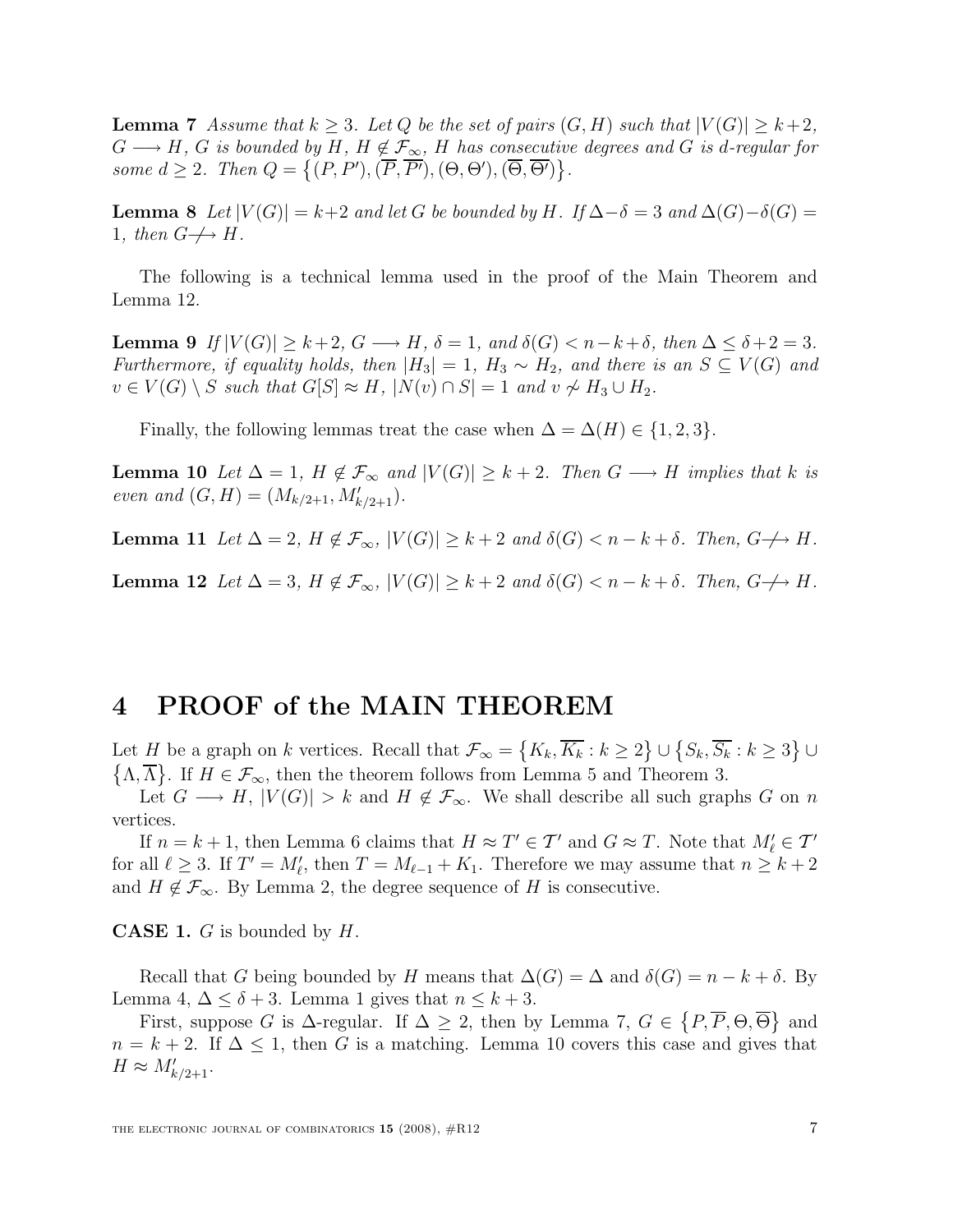Second, suppose  $G$  is not regular, then

$$
n - k + \delta = \delta(G) < \Delta(G) = \Delta.
$$

Since  $\Delta - \delta \leq 3$ , Lemma 1 implies that  $n - k < 3$ . The fact that  $n \geq k + 2$ , implies that  $n = k + 2$ . Applying Lemma 1 again, we see that  $\Delta - \delta = 3$  and  $\delta(G) = (n - k) + \delta = 2 + (\Delta - 3) = \Delta - 1$ . Thus  $\Delta(G) - \delta(G) = 1$ . By Lemma 8,  $G \nightharpoondown H$ , a contradiction.

**CASE 2.**  $G$  is not bounded by  $H$ .

By Lemma 1, if  $G \longrightarrow H$  and G is not bounded by H, then either  $\delta(H) \leq 1$  (in the case where  $\delta(G) < n - k + \delta$  or  $\Delta(H) \geq k - 2$  (in the case where  $\Delta(G) > \Delta$ ). Using the fact that  $G \longrightarrow H$  iff  $\overline{G} \longrightarrow \overline{H}$ , we will assume, without loss of generality, that  $\delta(G) < n - k + \delta$  and  $\delta \leq 1$ .

Using Lemma 9 (when  $\delta = 1$ ) and Lemma 4 (when  $\delta = 0$ ), we have that  $\Delta \leq 3$ . Since  $\Delta \in \{1, 2, 3\}$ , Lemmas 10, 11, 12 give that  $(G, H) = (M_{\ell}, M'_{\ell}).$ 

Summarizing CASES 1 and 2, we see that if  $n \geq k+2$  and  $H \notin \mathcal{F}_{\infty}$ , then  $n = k+2$ and H or  $\overline{H}$  is in  $\{M'_{k/2+1}, P', \Theta'\}$ . Lemma 10 and the fact that  $M'_{\ell} \in \mathcal{T}'$  for all  $\ell \geq 3$ give that  $Arrow(M'_\ell) = \{M_\ell, M_{\ell-1} + K_1\}$ . Lemma 7 gives that  $Arrow(P') = \{P\}$  and  $Arrow(\Theta') = {\Theta}.$ 

This concludes the proof of Theorem 5.

## 5 Proofs of Lemmas

#### 5.1 Proof of Lemma 1

(1) Since  $G \longrightarrow H$ ,  $\Delta(G) \geq \Delta$ . Let  $\Delta \leq k-3$ . Suppose there exists a vertex  $v \in V(G)$ such that  $\deg(v) > \Delta$ . Color  $N(v)$  with the first  $\Delta + 1 + a$  colors, where a is the largest integer such that both  $\Delta + 1 + a \leq deg(v)$  and  $\Delta + 1 + a \leq k - 1$ . Color v with color k and color the rest of the vertices (if such exist) with the remaining colors (or color these vertices with color 1 if no colors remain). Any  $S \subseteq V(G)$  that induces a rainbow copy of H has a vertex, namely v, of degree greater than  $\Delta$ , a contradiction.

(2) By Part (1),  $\Delta(G) = \Delta$ . We have that  $\Delta(\overline{H}) = k - 1 - \delta(H) \leq k - 3$ . Hence,  $n-1-\delta(G) = \Delta(\overline{G}) = \Delta(\overline{H}) = k-1-\delta$ . So,  $\delta(G) = n-k+\delta$  and  $\Delta = \Delta(G) \ge \delta(G) = n - k + \delta$ . Thus,  $n \le k + \Delta - \delta$  with equality if and only if  $\Delta(G) = \delta(G)$ .  $\Box$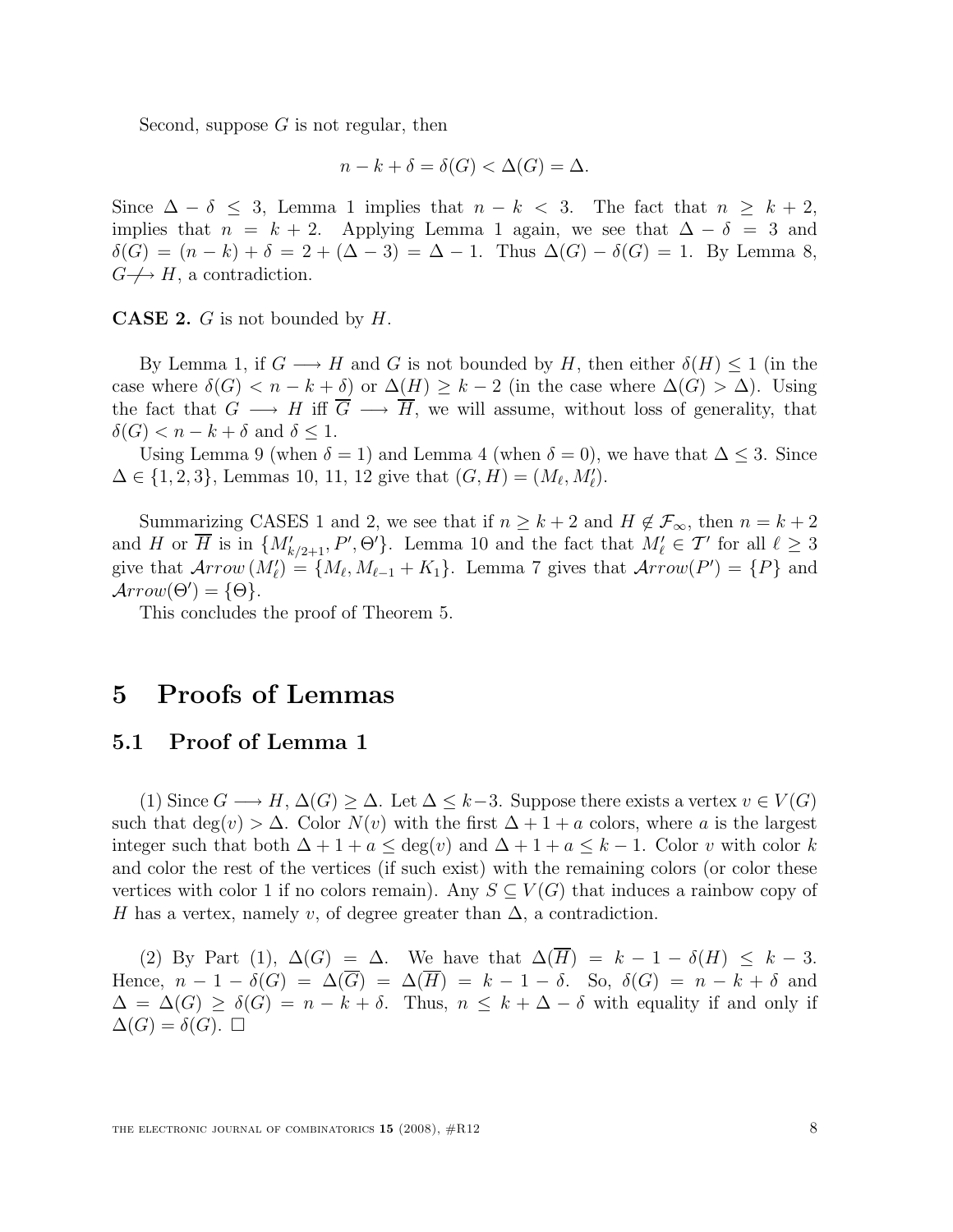### 5.2 Proof of Lemma 2

Let H have the property that there is an i,  $\delta(H) < i < \Delta(H)$  such that there is no  $w \in V(H)$  with  $deg(w) = i$ . Let  $L_i(H) = \{v \in V(H) : deg(v) < i\}$ , and  $U_i(H) = \{v \in V(H) : \deg(v) > i\}.$  Let  $L_i(G) = \{v \in V(G) : \deg(v) < i\},\$ and let  $U_i(G) = \{v \in V(G) : \deg(v) > n - k + i\}.$  Since  $G \longrightarrow H$ , we may assume that  $H \subseteq G$ .

**Claim 1.**  $V(H) = L_i(H) \cup U_i(H)$  and  $V(G) = L_i(G) \cup U_i(G)$ .

The first statement of the claim follows from our assumption on  $H$ . Assume that there is a vertex  $v \in V(G)$  with  $i \leq \deg(v) \leq n - k + i$ . Color v with one color,  $N(v)$  with i other colors and  $V(G) \setminus N[v]$  with the remaining  $k - i - 1$  colors. Any induced rainbow subgraph H' of G on k vertices must contain v and exactly i of its neighbors. Thus  $H'$ can not be isomorphic to H; i.e.,  $G \nightharpoondown H$ , a contradiction. This proves Claim 1.

Claim 2.  $U_i(H) \subseteq U_i(G)$  and  $L_i(H) \subseteq L_i(G)$ .

If there is a vertex  $w \in U_i(H) \cap L_i(G)$ , then  $\deg(G, w) \leq i - 1 < i + 1 \leq \deg(H, w)$ , a contradiction. If there is a vertex  $w \in L_i(H) \cap U_i(G)$ , then  $deg(H, w) \leq i - 1$ ,  $deg(G, w) \ge n - k + i + 1$ . Thus,  $codeg(H, w) \ge k - i$  and  $codeg(G, w) \le k - i - 2$ , a contradiction since  $\operatorname{codeg}(G, u) \ge \operatorname{codeg}(H, u)$  for all  $u \in V(H)$ . This proves Claim 2.

Assume first that  $|U_i(H)| = |U_i(G)| = 1$  and consider an arbitrary  $(k-1)$ -subset  $U \subseteq L<sub>i</sub>(G)$ . Color the vertices of U with  $k-1$  colors and color the rest of  $V(G)$  with the remaining color. The induced copy of H must contain the member of  $U_i(G)$  and so  $U \cup U_i(G)$  must induce H. We may conclude that all  $(k-1)$ -subsets of  $L_i(G)$  are isomorphic. Since  $|L_i(G)| = n - 1 \geq k + 1$ , Bosák's theorem implies that  $L_i(G)$  induces a trivial subgraph. Given that  $U \cup U_i(G)$  must induce H for any such U and the degree sequence is not consecutive, both  $G$  and  $H$  must be stars.

Now assume that  $|U_i(G)| \geq 2$  and  $|U_i(H)| = 1$ . Color as many vertices of  $U_i(G)$ with distinct colors as possible (at least two, at most  $k-1$ ) and color the rest with the remaining colors. Under this coloring, any rainbow subgraph on k vertices will have at least 2 vertices in  $U_i(G)$ , a contradiction to Claim 2.

Thus, we may assume that  $|U_i(H)| \geq 2$  and a complementary argument implies that  $|L_i(H)| \geq 2$ . Since  $n \geq k+2$ , it is the case that either  $|U_i(G)| > |U_i(H)|$ or  $|L_i(G)| > |L_i(H)|$ . Without loss of generality, assume the former. We know that  $|U_i(H)| = k - |L_i(H)| \leq k - 2$ . Color  $U_i(G)$  with  $|U_i(H)| + 1 \leq k - 1$  colors and  $L_i(G)$ with the remaining colors. Under this coloring, any rainbow subgraph of G will have more than  $|U_i(H)|$  vertices in  $U_i(G)$ , a contradiction to Claim 2.  $\Box$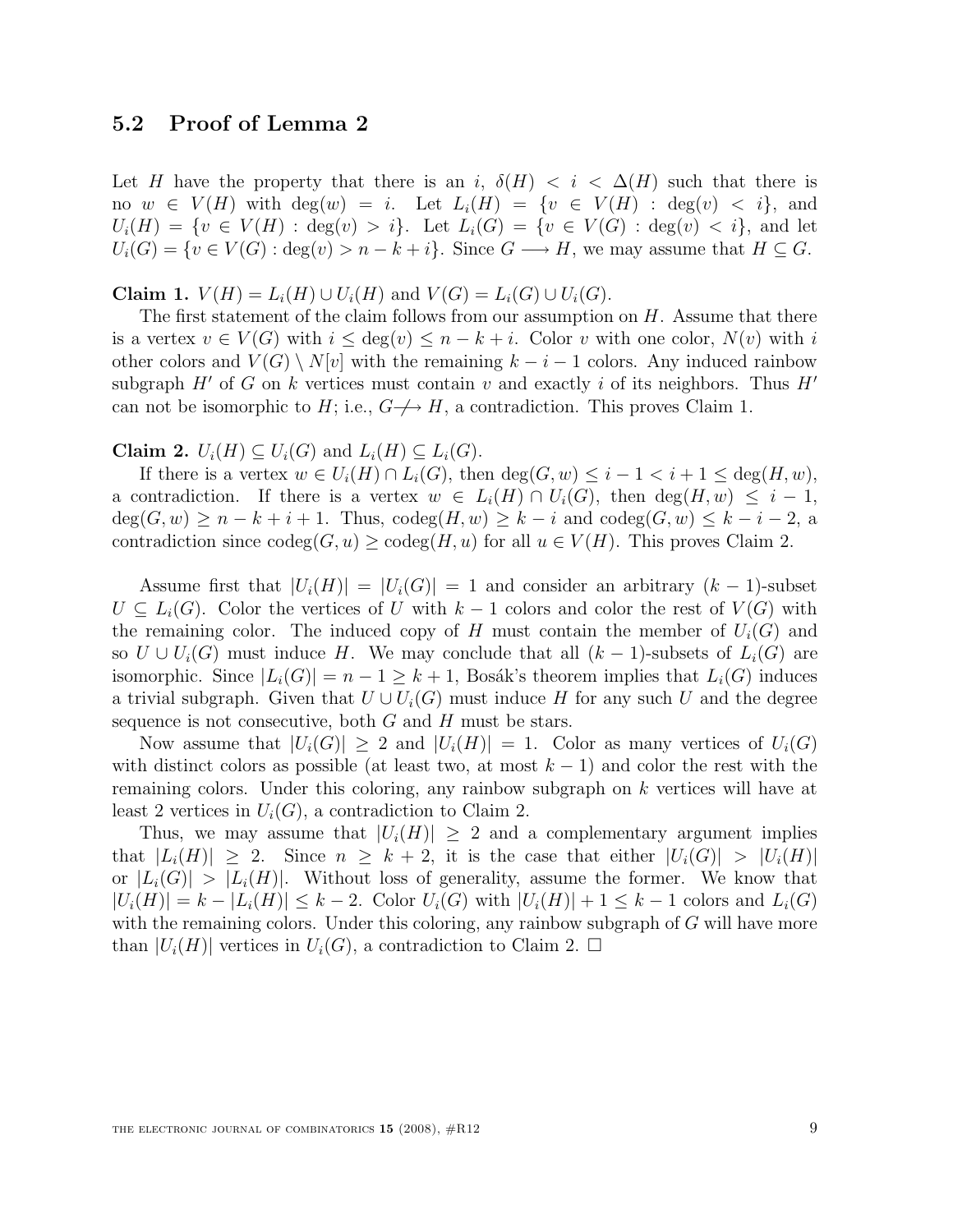#### 5.3 Proof of Lemma 3

Consider a  $(k-1)$ -subset  $U \subseteq V(G)$ . Color its vertices with  $k-1$  distinct colors and color the rest of the vertices with the remaining color. Since there is a rainbow copy of H in this coloring, and its vertices must contain  $U, G[U]$  must be in the deck of H. Since each  $(k-1)$ -vertex induced subgraph of H has at least  $e(H) - \Delta$  and at most  $e(H) - \delta$ edges, the second statement of the lemma follows.  $\Box$ 

#### 5.4 An important auxiliary lemma

Recall that  $H_d = \{w \in V(H) : \deg(H, w) = d\}.$ 

**Lemma 13** Let  $H$  be a graph on  $k$  vertices with consecutive degrees and let  $G$  be a graph on  $n \geq k+1$  vertices such that  $G \longrightarrow H$ . Furthermore, let  $S = \{y_1, y_2, \ldots, y_k\} \subseteq V(G)$ such that  $G[S] \approx H$ . Let  $\deg(G[S], y_1) \leq \deg(G[S], y_2) \leq \cdots \leq \deg(G[S], y_k)$ . Each of the following is true:

- (1) For any  $v \in V(G) \setminus S$ ,  $|N(v) \cap (S \setminus \{y_k, y_{k-1}\})| \geq \Delta 2$ . If equality holds, then  $|H_{\Delta}| = 1$  and  $H_{\Delta} \sim H_{\Delta-1}$ . If  $H_{\Delta} \supseteq \{y_k, y_{k-1}\}\$  and  $y_k \not\sim y_{k-1}$  then for any  $v \in V(G) \setminus S, |N(v) \cap (S \setminus \{y_k, y_{k-1}\})| \geq \Delta.$
- (2) For any  $v \in V(G) \setminus S$ ,  $|N(v) \cap (S \setminus \{y_1, y_2\})| \leq \delta + 1$ . If equality holds, then  $|H_{\delta}| = 1$ and  $H_\delta \not\sim H_{\delta+1}$ . Moreover, if  $H_\delta \supseteq \{y_1, y_2\}$  and  $y_1 \sim y_2$  then for any  $v \in V(G) \setminus S$ ,  $|N(v) \cap (S \setminus \{y_k, y_{k-1}\})| \leq \delta - 1.$
- (3) There is a vertex  $v \in V(G) \setminus S$  such that either  $\{v\} \cup S \setminus \{y_k\}$  induces H or  $\{v\} \cup S \setminus \{y_1\}$  induces H.

#### Proof.

(1) Let  $U = \{v\} \cup S \setminus \{y_k, y_{k-1}\}.$  Using the Deck Lemma and counting edges incident to  $y_k$  and  $y_{k-1}$ , we have  $e(H)-\Delta \leq e(G[U]) \leq e(H)-\Delta-(\Delta-1)+1+|N(v)\cap(S\setminus \{y_k,y_{k-1}\})|$ . It follows that

$$
|N(v) \cap (S \setminus \{y_k, y_{k-1}\})| \geq \Delta - 2.
$$

If  $y_k \not\sim y_{k-1}$  and both  $y_k$  and  $y_{k-1}$  are of degree  $\Delta$ , then  $|N(v) \cap (S \setminus \{y_k, y_{k-1}\})| \geq \Delta$ .

(2) Let  $U = \{v\} \cup S \setminus \{y_1, y_2\}$ . Then  $e(H) - \delta \geq e(U) \geq e(H) - \delta - (\delta + 1) + |N(v) \cap$  $(S \setminus \{y_1, y_2\})$ . Thus, all the statements in this part hold similarly to part (1).

(3) Rainbow color  $S \setminus \{y_1, y_k\}$  with colors  $\{1, \ldots, k-2\}$ , both of the vertices in  $\{y_1, y_k\}$ with color  $k-1$  and  $V(G) \setminus S$  with color k. Regardless of which vertex of color  $k-1$  is chosen, the statement holds.  $\square$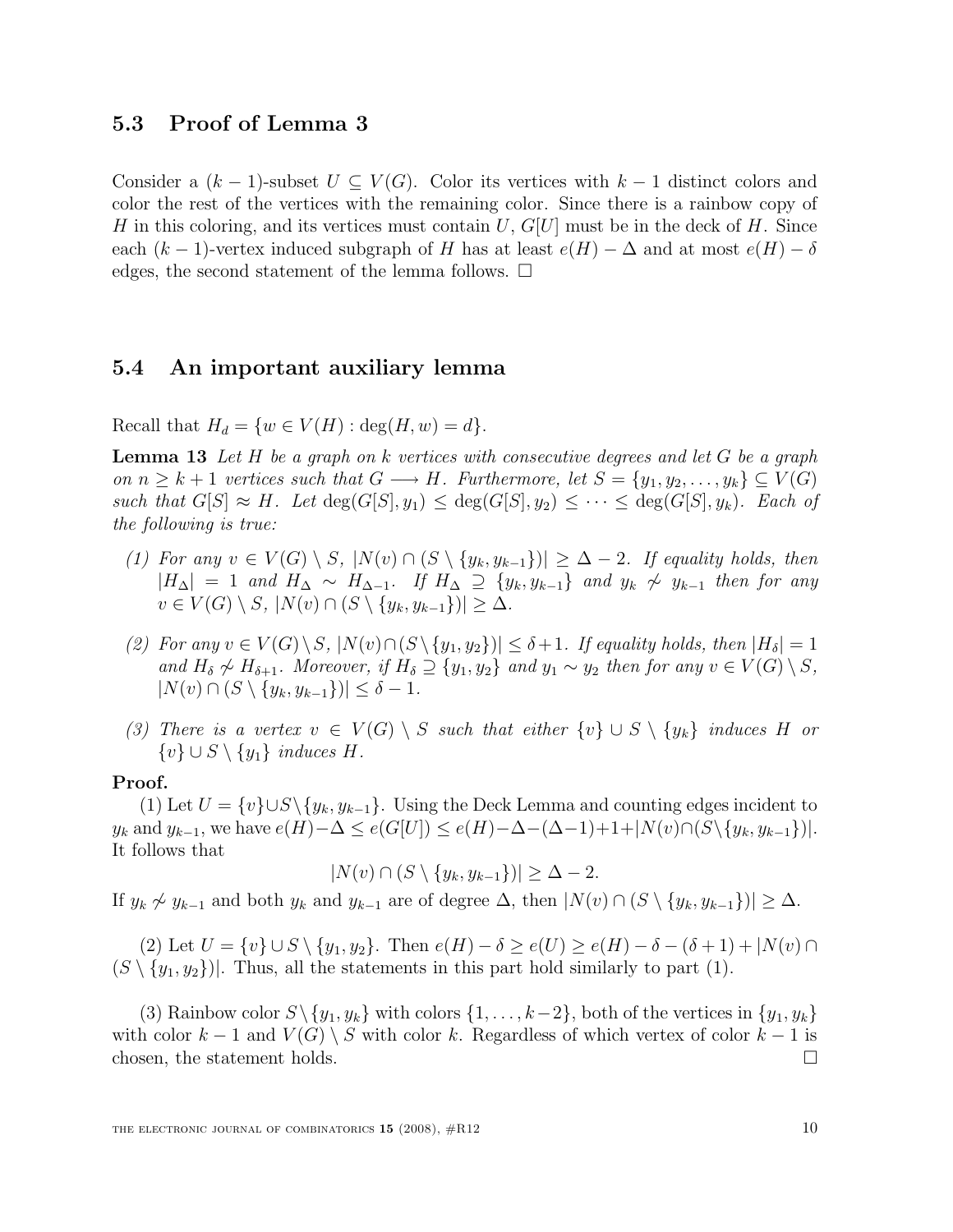### 5.5 Proof of Lemma 4

Let  $G \longrightarrow H$ ,  $|V(G)| > k$ ,  $S \subseteq V(G)$  and  $G[S] \approx H$ . Lemma 13 part (3) implies two cases:

**CASE 1.** There is a  $v \in V(G) \setminus S$  so that  $S \cup \{v\} \setminus \{y_k\}$  induces H.

Consequently,  $|N(v) \cap S| \geq \Delta$  and, in particular,  $\Delta - 2 \leq |N(v) \cap (S \setminus \{y_1, y_2\})| \leq$  $\delta + 1$ . The last inequality follows from Lemma 13 part (2).

**CASE 2.** There is a  $v \in V(G) \setminus S$  so that  $S \cup \{v\} \setminus \{y_1\}$  induces H.

Consequently,  $|N(v) \cap S| \leq \delta + 1$  and  $\delta + 1 \geq |N(v) \cap (S \setminus \{y_k, y_{k-1}\})| \geq \Delta - 2$ . The last inequality follows from Lemma 13 part (1).

In both cases  $\Delta - \delta \leq 3$ . □

### 5.6 Proof of Lemma 5

If  $H = K_2$  and G is disconnected, then color the vertices in one component of G with color 1 and all other vertices with color 2. Thus  $G \nightharpoondown K_2$ . On the other hand, if  $G \nightharpoondown K_2$ , then there is a partition of  $V(G) = V_1 \cup V_2$  such that  $V_1 \not\sim V_2$ .

If  $H = K_k$ ,  $k \geq 3$  and  $G \neq K_n$ ,  $n > k$ , then  $G \nightharpoonup H$  follows from the Deck Lemma since G has two nonadjacent vertices or  $n < k$ . On the other hand, it is obvious that  $K_n \longrightarrow K_k$ , for all  $n \geq k$ .

Let  $H = S_k$  for  $k \geq 4$ . Then by the Deck Lemma, we see that G has no induced subgraph isomorphic to  $\overline{P_3}$  and no  $K_3$ . Thus  $\overline{G}$  has no induced  $P_3$ , and therefore  $\overline{G}$  is a vertex disjoint union of cliques, which implies that  $G$  is a complete multipartite graph. Since G has no  $K_3$ , G is a complete bipartite graph. If both parts of G contain at least 2 vertices, color the vertices in these parts with disjoint sets of colors such that each part uses at least two colors. Then any rainbow  $k$ -subgraph is a complete bipartite graph with at least two vertices in each part, a contradiction. So, we conclude that  $G$  has only one vertex in one of the parts, thus  $G$  is a star.

Let  $H = P_3$ . It is easy to see that if  $G \notin \mathcal{P}_3$ , then the tri-partition  $V_1, V_2, V_3$  of  $V(G)$ as in the definition of  $\mathcal{P}'_3$  witnesses that  $G \nightharpoondown P_3$  by coloring  $V_1, V_2, V_3$  each with distinct colors. Suppose there is a coloring of  $V(G)$  with no rainbow copy of  $P_3$ . Let the color classes be  $V_1, V_2, V_3$ . Let G' be a tripartite subgraph of G with parts  $V_1, V_2, V_3$  which is obtained from G by deleting all edges with both endpoints in  $V_i$ ,  $i = 1, 2, 3$ . Consider a connected component Q of G' with vertices in all three parts  $V_1, V_2, V_3$ . We claim that this component is a complete tripartite graph. To see this, consider the maximal complete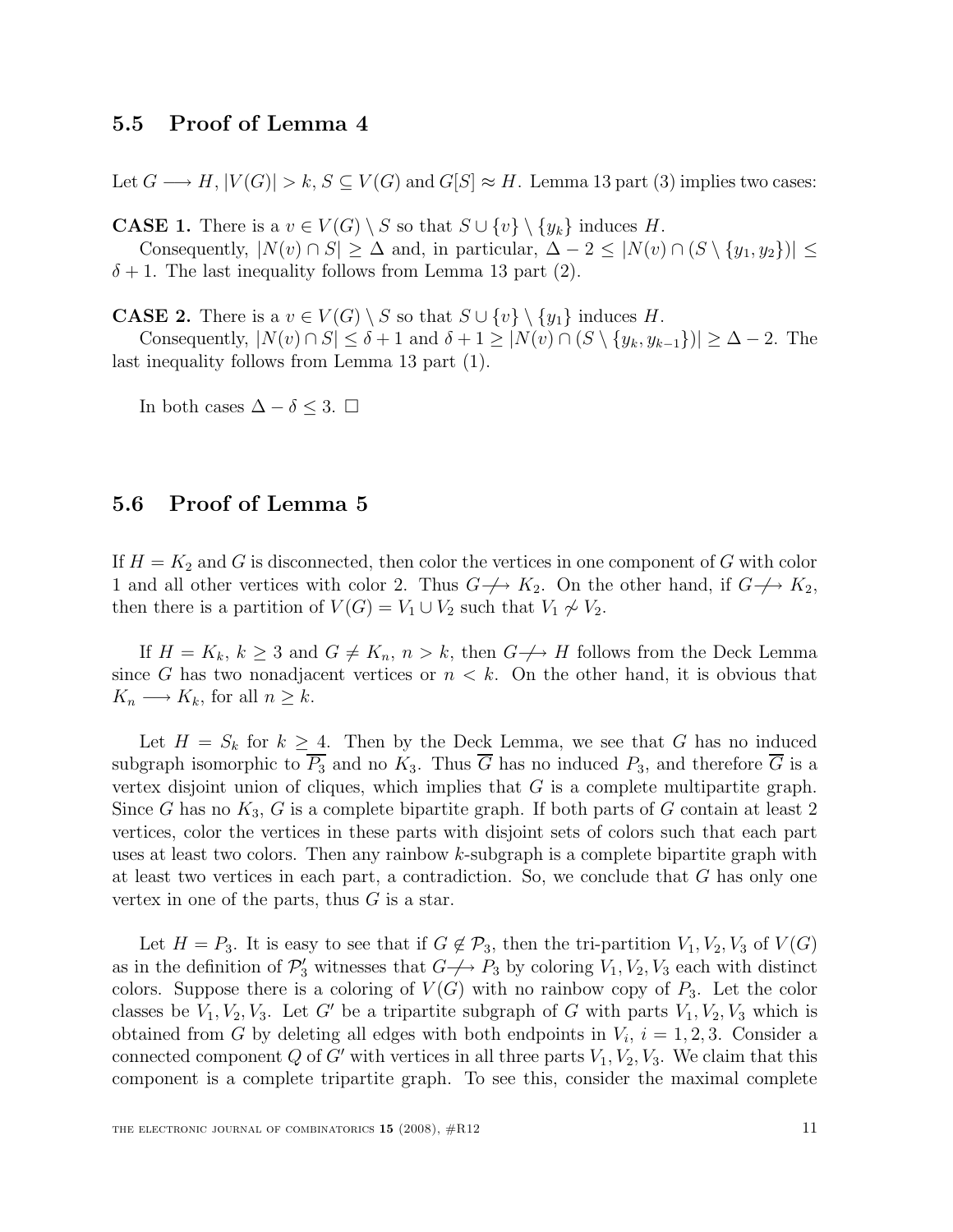tripartite subgraph  $Q'$  of  $Q$ . It is clear that  $Q$  has a path with one vertex in each of  $V_1, V_2, V_3$ . This path must induce a triangle; so  $Q \neq \emptyset$ . If  $Q' \neq Q$ , then there is a vertex  $v \in V(Q) \setminus V(Q')$  such that v is adjacent to a vertex in Q'. Without loss of generality assume that  $v \in V_1$ , then v must be adjacent to all vertices of  $Q'$  in  $V_2$  and  $V_3$ . Thus  $Q' \cup \{v\}$  is a complete tripartite graph larger than  $Q'$ , a contradiction. So,  $Q' = Q$  and  $Q$  is a complete tripartite graph. Therefore, each component of  $G'$  either has vertices in only two parts or is a complete tripartite graph, so  $G \notin \mathcal{P}_3$ .  $\Box$ 

### 5.7 Proof of Lemma 6

Let  $G \longrightarrow H$  and  $n = k + 1$ . Any coloring of  $V(G)$  with k colors assigns the same color to some two vertices. Thus, for any  $u, v \in V(G)$ , either  $G - u$  or  $G - v$  is isomorphic to H. As an immediate consequence, for at least  $n-1$  vertices in G, the vertex degrees have the same value  $d = e(G) - e(H)$ . As a result, there are only three possibilities:

**CASE 1.**  $G - w \approx H$  for all  $w \in V(G)$ .

In particular,  $G - u \approx G - v$  for all  $u, v \in V(G)$ . Then, G is regular. Since an isomorphism from  $G - u$  and  $G - v$  can be extended to an automorphism of G mapping u to v, we see that  $G$  is vertex-transitive.

**CASE 2.** There is exactly one vertex, v, such that  $G - v \not\approx H$  and  $\deg(G, v) = d' \notin$  $\{0, n-1\}.$ 

As before, we have that for some d,  $deg(G, w) = d$  for all  $w \in V(G) \setminus \{v\}$ . If  $d' > d$ , then the deletion of a  $w \in V(G) \setminus N[v]$  gives exactly one vertex of degree d' and the rest of degree d or  $d-1$ , but the deletion of a neighbor of v does not, a contradiction. Similarly, if  $d' < d$ , then the deletion of a  $w \in N(v)$  gives exactly one vertex of degree  $d' - 1$  but the deletion of a nonneighbor of v does not, a contradiction. Thus  $d' = d$ .

Let  $w \sim v$ ,  $w' \not\sim v$ . Let  $\varphi$  be an isomorphism from  $G-w$  to  $G-w'$ . Then,  $\varphi$  maps vertices of degree  $d-1$  in  $G-w$ , which correspond to the neighbors of w, to vertices of degree  $d-1$  of  $\widetilde{G}-w'$ , which correspond to the neighbors of w'. In particular,  $\varphi$  maps v to some vertex  $x \neq v$ . As before, we can extend  $\varphi$  to an automorphism of G by mapping w to w'. The existence of this automorphism implies that  $G-v \approx G-x$ , and we can apply CASE 1.

**CASE 3.** There is exactly one vertex,  $v \in V(G)$  such that  $G - v \not\approx H$  and  $deg(G, v) \in \{0, n-1\}.$ 

Assume without loss of generality that  $deg(G, v) = 0$ . Then  $G - v - u \approx G - v - w$ for all  $u, w \in V(G - v)$ . As in CASE 1,  $G - v$  is vertex transitive.

The above implies that if  $G \longrightarrow H$ ,  $|V(G)| = k + 1$  then  $(G, H) = (T, T')$  for some  $T \in \mathcal{T}$ . Now, let  $T' \in \mathcal{T}'$ . We need to show that  $T \longrightarrow T'$ . Let  $|V(T')| = k$ . If we color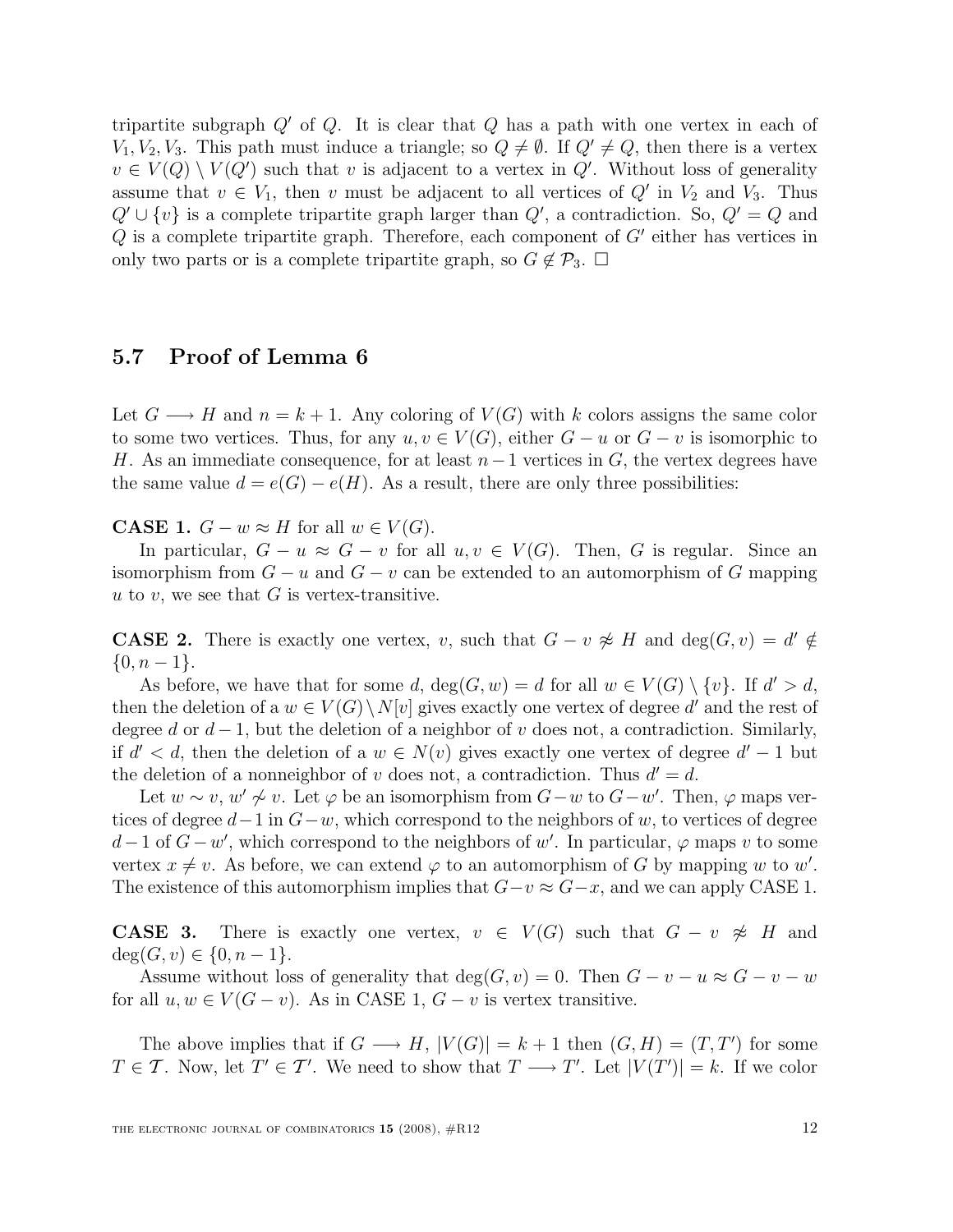the vertices of T with k colors then exactly two vertices, say u and v get the same color and the rest are totally multicolored. So, if T is vertex-transitive, then  $T - \{u\} \approx T'$  and it is rainbow; if  $T$  is a union of a vertex transitive graph and an isolated vertex  $w$ , then without loss of generality  $u \neq w$  and  $T - \{u\} \approx T'$  and it is rainbow; if T has a vertex of degree k, the result follows from the previous case by considering  $\overline{T}$ .  $\Box$ 

#### 5.8 Proof of Lemma 7

Since  $G$  is bounded by  $H$ ,

$$
n - k + \delta = \delta(G) = \Delta(G) = \Delta.
$$
\n(1)

By Lemma 4,  $\Delta - \delta \leq 3$ . Therefore, either  $n - k = 2$  or  $n - k = 3$ .

**CASE 1.**  $n - k = 3$ .

In this case, inequality (1) becomes

$$
3 + \delta = \delta(G) = \Delta(G) = \Delta \le \delta + 3.
$$

Thus, all the inequalities are equalities, so  $\delta = \Delta - 3$ . This implies that  $k \geq 4$ . If  $k = 4$ , then  $\Delta = 3$ ,  $\delta = 0$ , and the fact that the degrees are consecutive implies that  $H \approx \Lambda$ , a contradiction to the assumption that  $H \notin \mathcal{F}_{\infty}$ . Thus, we can assume that  $k \geq 5$ .

Let  $G[S] \approx H$ . Let  $y, y', w, w'$  be vertices in S with degrees  $\Delta - 3, \Delta - 2, \Delta - 1, \Delta$ , respectively, in G[S]. The fact that G is  $\Delta$ -regular gives that  $y, y', w, w'$  are adjacent to 3, 2, 1, 0 vertices, respectively, in  $V(G) \setminus S$ . Note that y, y' and some two vertices in  $V(G) \setminus S$  span  $C_4$  in G and w, w' and some two vertices in  $V(G) \setminus S$  span  $\overline{C_4}$  in G.

Let U be a set of vertices in G spanning a  $C_4$ . Color all vertices of U with color 1 and rainbow color the remaining vertices with colors  $\{2, \ldots, k\}$ . Under this coloring, there is a rainbow copy of H containing exactly one vertex of  $U$ . Thus, the set of vertices outside of this copy of H spans at least 2 edges. As a result,  $e(H) \ge e(G) - 3\Delta + 2$ .

Let U' be a set of vertices spanning  $\overline{C_4}$  in G. Color all vertices of U' with color 1 and rainbow color the remaining vertices with colors  $\{2, \ldots, k\}$ . Under this coloring, there is a rainbow copy of  $H$  containing exactly one vertex of  $U'$ . Thus, the set of vertices outside of this copy of H spans at most 1 edge. As a result,  $e(H) \le e(G) - 3\Delta + 1$ , a contradiction to the bound of  $e(H) \ge e(G) - 3\Delta + 2$ , derived above.

**CASE 2.**  $n - k = 2$ . In this case, inequality (1) becomes

$$
2 + \delta = \delta(G) = \Delta(G) = \Delta.
$$
\n(2)

Thus  $\delta = \Delta - 2$ . Let  $G[S] \approx H$ .

THE ELECTRONIC JOURNAL OF COMBINATORICS  $15$  (2008),  $\#R12$  13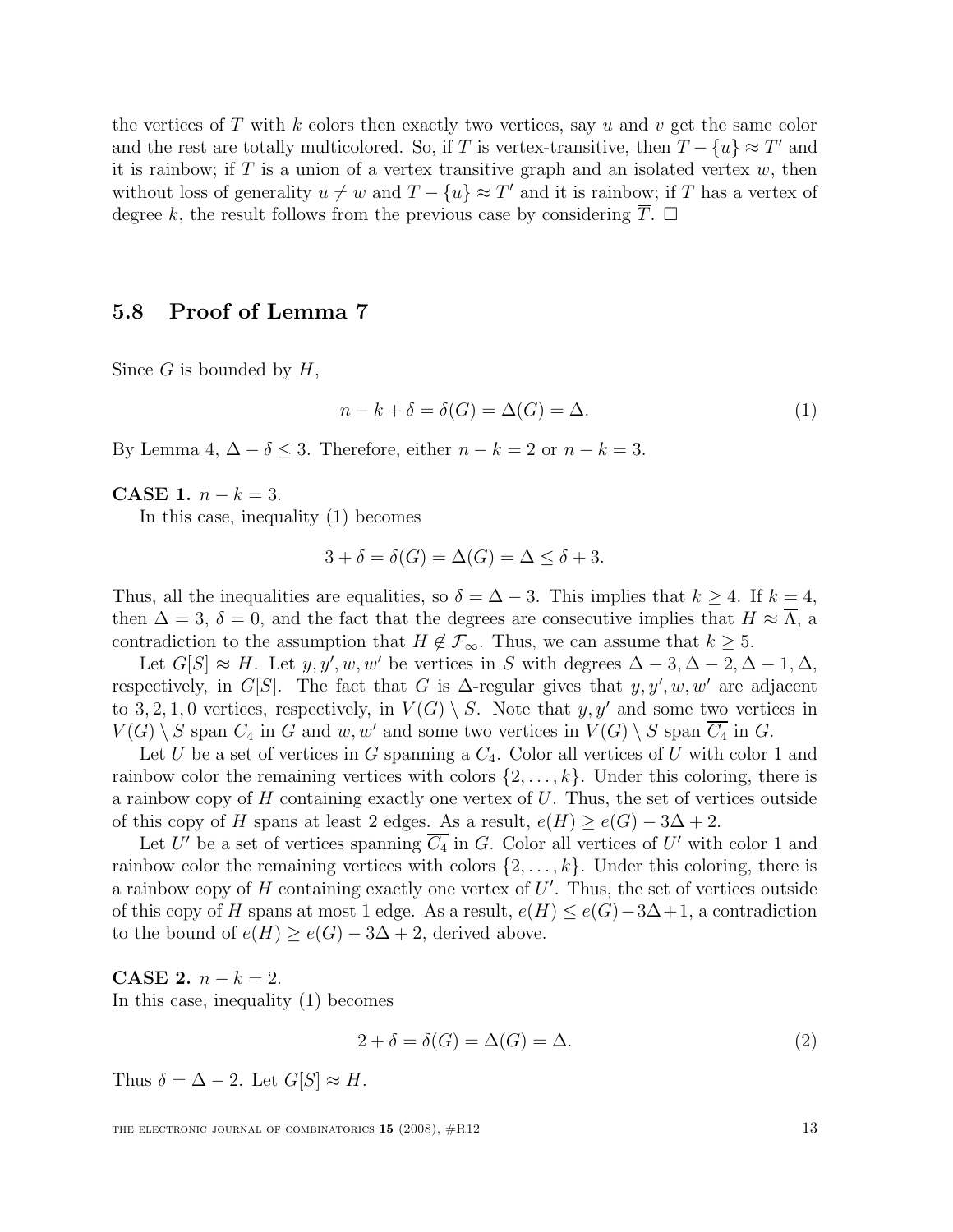If  $n \leq 5$ , then  $k \leq 3$  so  $H \in \mathcal{F}_{\infty}$ . Thus, we may assume that  $n \geq 6$ . By Ramsey's theorem, either G contains a  $K_3$  or G contains  $\overline{K_3}$ . Without loss of generality, assume that G contains  $K_3$ .

**Claim 1.** For any copy of  $H$  in  $G$ , the two vertices outside of it are not adjacent and  $e(H) = e(G) - 2\Delta$ .

By coloring the vertices of some copy of  $\overline{K_3}$  with the color 1 and rainbow coloring the rest of  $V(G)$  with colors  $\{2,\ldots,k\}$ , it is clear that  $e(H) = e(G) - 2\Delta$ . If there are two adjacent vertices outside of a copy of H in G then  $e(H) = e(G) - 2\Delta + 1$ , a contradiction.

Claim 2. G has diameter 2.

If G has diameter greater than 2, then either there are two vertices at a distance 3 in G or G is disconnected. If G is disconnected, then color two vertices in one component with color 1 and two vertices in the other component with color 2 and rainbow color the remaining vertices with colors  $\{3, \ldots, k\}$ . No matter which vertices are chosen, any rainbow graph on k vertices, under this coloring, has all vertices of degree  $\Delta$  or  $\Delta - 1$ .

If G is connected and of diameter at least 3, then let u and v be vertices at distance exactly 3 and  $(u, x, y, v)$  be a shortest u-v-path. Color u and y with color 1, color v and x with color 2, and rainbow color the remaining vertices with colors  $\{3, \ldots, k\}$ . Under this coloring, a rainbow copy of H must contain x and y; otherwise, there is an edge outside of a copy of H, contradicting Claim 1. Therefore, u and v are outside of H. But u and v do not have a common neighbor, so H has only vertices of degree  $\Delta$  and  $\Delta - 1$ .

This contradicts the fact that  $\delta = \Delta - 2$ .

**Claim 3.** G has no  $K_3$  and no  $C_4$ .

Assume there is a triangle in G. Coloring its vertices with color 1 and the remaining vertices with colors  $\{2, \ldots, k\}$  would contradict Claim 1. If G has a  $C_4$ , color its independent sets with colors 1 and 2, respectively, and the remaining vertices with colors  $\{3,\ldots,k\}$ . Under this coloring, any rainbow k-vertex graph has  $e(G) - 2\Delta + 1$  edges, another contradiction to Claim 1.

**Claim 4.** For any two nonadjacent vertices u and v,  $G - u - v \approx H$ .

Color  $u, v$  and their common neighbor (which exists by Claim 2 and is unique by Claim 3) with color 1 and rainbow color the remaining vertices with colors  $\{2,\ldots,k\}$ . Claim 1 implies that  $G - u - v$  must induce a copy of H.

#### Claim 5. G is vertex-transitive.

Let  $v, v' \in V(G)$ , let x and y be neighbors of v and let x' and y' be neighbors of v'. There is an isomorphism  $\varphi : (G - x - y) \to (G - x' - y')$  that sends v to v', since v, v' are the unique degree  $\Delta - 2$  vertices in the respective copies of H. To show that the map  $\varphi$  can be extended to an isomorphism of G itself, we will verify, without loss of generality, that x' is adjacent to every vertex of  $\varphi(N(x))$  and y' is adjacent to every vertex of  $\varphi(N(y))$ .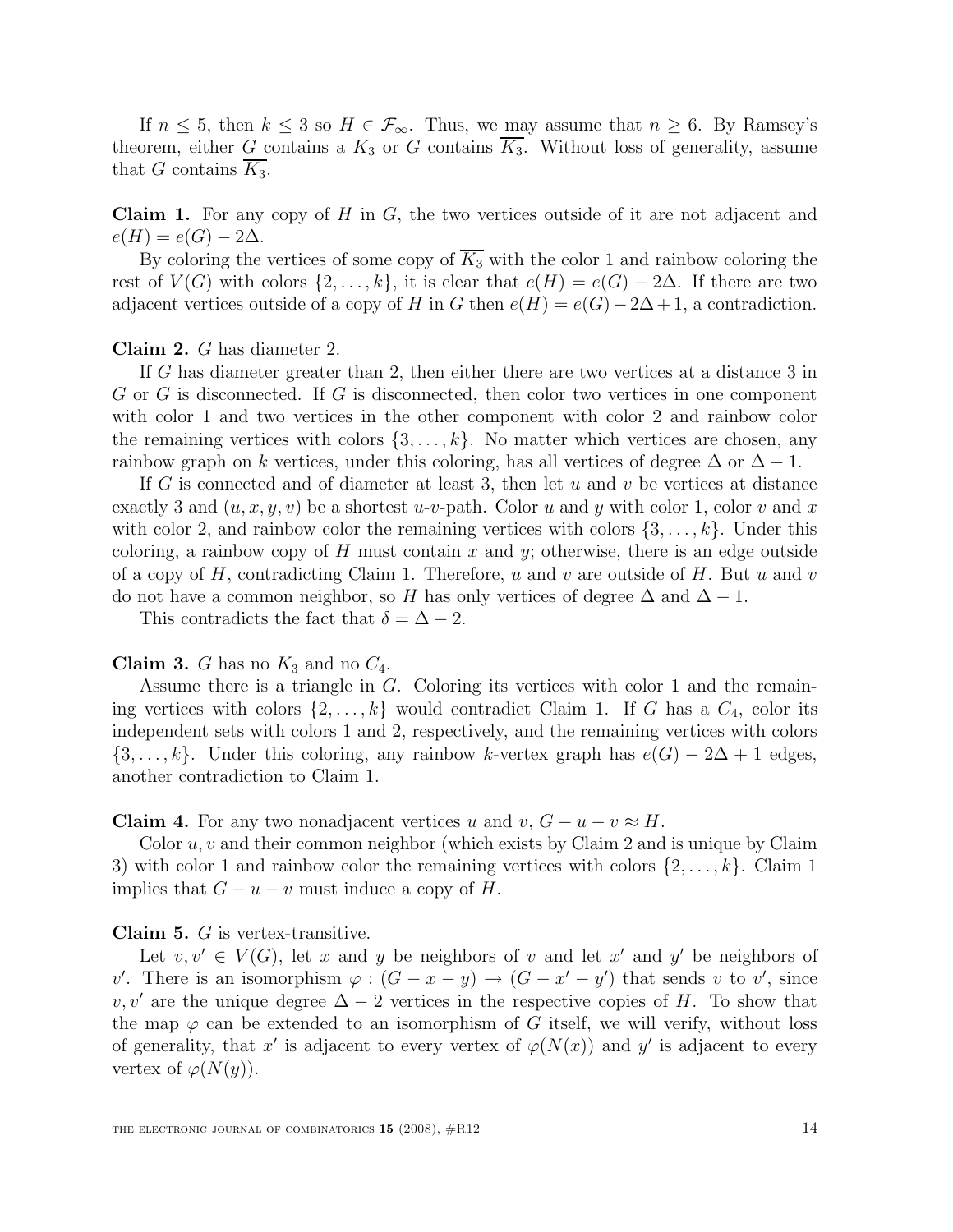First, note that y and every vertex in  $N(x) \setminus \{v\}$  have exactly one common neighbor. This neighbor, however, cannot be v or x because G has no  $K_3$ . Moreover, such neighbors are different for each distinct member of  $N(x) \setminus \{v\}$  because otherwise that vertex and two of its neighbors would form a  $C_4$  with x.

Therefore, there is an induced matching between  $N(x) \setminus \{v\}$  and  $N(y) \setminus \{v\}$ .

Let  $a \in N(x) \setminus \{v\}$ . Without loss of generality, suppose  $\varphi(a) \in N(x')$ . Let b be any vertex in  $N(y) \setminus \{v\}$ . If  $b \sim a$ , then  $\varphi(b) \in N(y')$  because G has no  $K_3$ . If  $b \not\sim a$ , then a and b have a common neighbor in  $G - x - y$ , so  $\varphi(b) \in N(y')$  because G has no  $C_4$ . Therefore, we can conclude that  $\varphi(N(y)) = N(y')$  and symmetrically,  $\varphi(N(x)) = N(x')$ , extending  $\varphi$  to an isomorphism of G.

#### **Claim 6.** If  $G \longrightarrow H$ , G contains no  $K_3$  and  $n \geq 6$ , then  $G \approx P$  or  $G \approx \Theta$ .

Since  $G$  is regular with diameter 2 and girth 5, the Hoffman-Singleton theorem (Theorem 7) gives that the only possibilities for G are  $C_5$ ,  $P$ ,  $\Theta$  or a (57, 2)-Moore graph, if it exists. Since  $n \geq 6$ ,  $G \neq C_5$ . According to an unpublished proof due to Graham Higman, printed in Section 3.7 of Cameron [8], if a (57, 2)-Moore graph exists, then it cannot be vertex-transitive. So, only P and  $\Theta$  remain.

Claim 7.  $\overline{P}$  and  $\overline{\Theta}$  are edge-transitive.

Using the definition of the Petersen graph as a Kneser graph (see Section 1.6 of Godsil and Royle, [9]), it is easy to see that  $\overline{P}$  is edge-transitive.

Now, we shall show that  $\Theta$  is edge-transitive. The automorphism group of  $\Theta$  is of order  $50 \times 7!$  (see Brouwer, Cohen and Neumaier [5] or Hafner [11]) and the stabilizer of a vertex w is  $S_7$ , the symmetric group that permutes the neighbors of w. Take any pair of nonadjacent vertices  $x$  and  $y$ . Let  $v$  be their common neighbor. Any automorphism which fixes  $\{x, y\}$  also fixes v. So, the subgroup of automorphisms which fix  $\{x, y\}$  is of order at most  $2 \times 5!$ . By the orbit-stabilizer theorem (see Section 2.2 of [9]), the orbit of a nonedge  $\{x, y\}$  is of size at least  $\frac{50 \times 7!}{2 \times 5!} = 1050$ . The number of nonedges in  $\Theta$  is 1050, hence  $\overline{\Theta}$  is edge-transitive.

Putting all of the claims together, if the vertices of  $G \in \{P, \Theta\}$  are colored with  $n-2$ colors, then either one color class is of size 3 or two color classes are each of size 2. There is a pair of nonadjacent vertices that can be deleted so that each vertex that remains is of a different color. In the first coloring, this is because  $G$  has no  $K_3$ ; in the second, because G has no  $C_4$ .

Since  $\overline{G}$  is edge-transitive, the deletion of any nonadjacent vertices produces a graph isomorphic to  $P'$  or  $\Theta'$ , respectively. By adding the complementary cases, the Lemma follows.  $\square$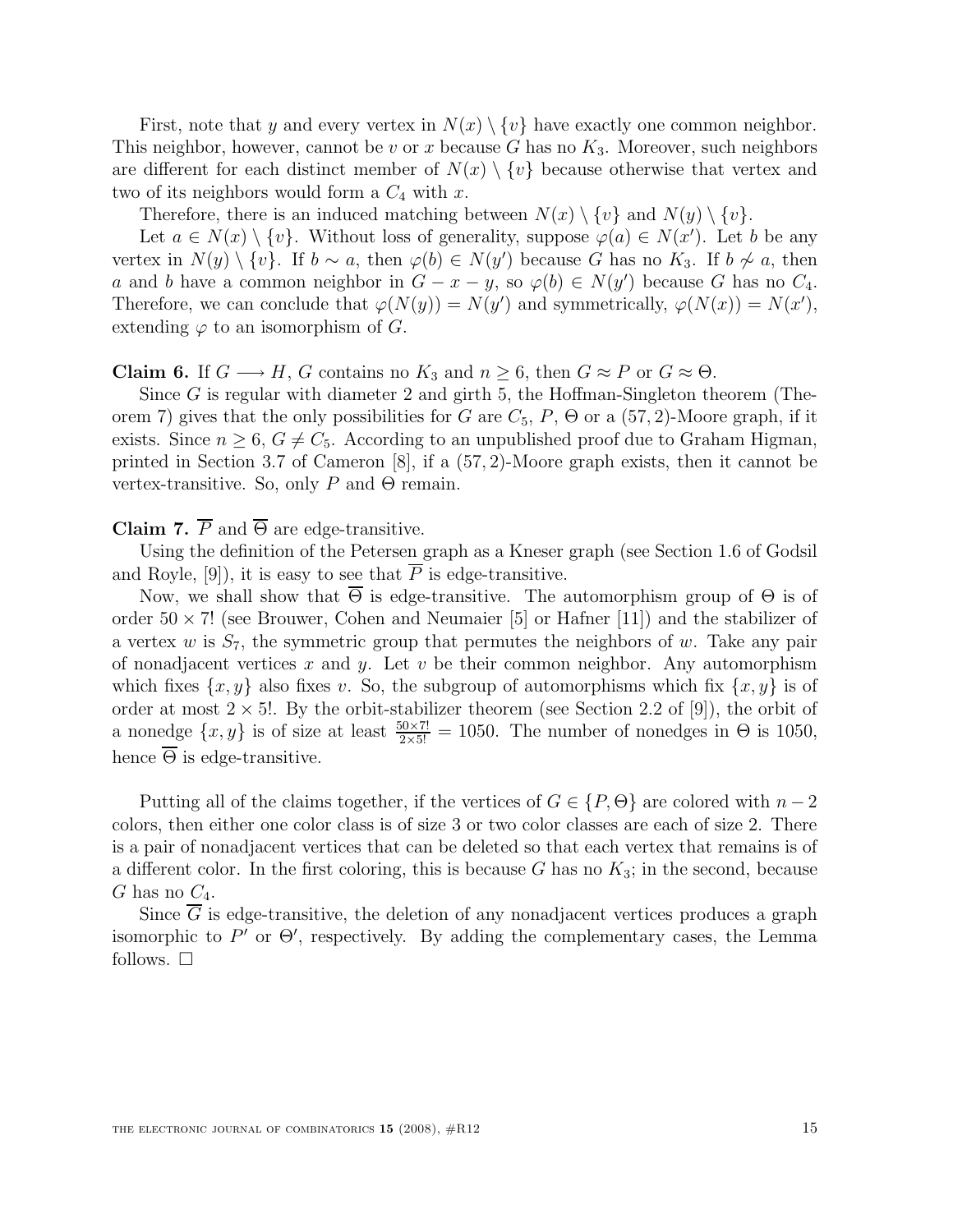### 5.9 Proof of Lemma 8

Let  $n = k + 2$ ,  $\Delta - \delta = 3$ ,  $\Delta(G) - \delta(G) = 1$ . Let S be a set of vertices that induces H and let  $\Delta = \deg(G[S], y_k) \geq \cdots \geq \deg(G[S], y_1) = \delta$ . By Lemma 13, part (3), there are two possibilities, CASE 1 and CASE 2:

**CASE 1.** There is a  $v_0 \in V(G) \setminus S$  such that  $G[\{v_0\} \cup S \setminus \{y_k\}] \approx H$ .

Let  $\{v_1\} = V(G) \setminus (S \cup \{v_0\})$ . Since  $|N(v_0) \cap (S \setminus \{y_k\})| = \Delta$  and  $\Delta = \Delta(G)$ , it is the case that  $v_1 \not\sim v_0$ . Color  $\{v_0\} \cup S \setminus \{y_1, y_2\}$  with colors  $\{1, \ldots, k-1\}$  and color  $\{y_1, y_2, v_1\}$  with color k. In the rainbow copy of H,  $v_1$  must be chosen; otherwise the resulting rainbow subgraph has at least  $e(H) - (\delta + 1) + (\Delta - 1) > e(H)$  edges.

So,  $U := V(G) \setminus \{y_1, y_2\}$  induces H. Count the number of edges in the subgraph induced by U:

$$
e(G[U]) = e(H) \ge e(H) - |S \cap N(y_2)| - |S \cap N(y_1)|
$$
  
+  $(deg(G, v_0) - 2) + (deg(G, v_1) - 2)$   
 $\ge e(H) - (\Delta - 2) - (\Delta - 3) + deg(G, v_0) + deg(G, v_1) - 4$   
=  $e(H) - 2\Delta + 5 + \Delta + deg(G, v_1) - 4$   
=  $e(H) - \Delta + 1 + deg(G, v_1).$  (3)

So,  $deg(G, v_1) \leq \Delta - 1$  but this must occur with equality because  $\delta(G) = \Delta - 1$ . Since  $deg(G, v_0) = \Delta$ ,  $deg(G, v_1) = \Delta - 1$ ,  $v_0 \not\sim v_1$ , we have that

$$
e(H) = e(G) - 2\Delta + 1.
$$
\n<sup>(4)</sup>

If there are three vertices of degree  $\Delta-1$  in G, then color each of them with color k and rainbow color the remaining vertices with colors  $\{1, \ldots, k-1\}$ . Any rainbow colored graph on k vertices under this coloring would have at least  $e(G) - 2\Delta + 2$  edges, a contradiction to (4). Thus, there are at most two vertices of degree  $\Delta - 1$  in G.

Because deg( $G, v_1$ ) =  $\Delta - 1$ , equality holds in (3) and, in particular,  $|S \cap N(y_1)| = \Delta - 3$ . Since  $\delta(G) = \Delta - 1$ , we have that  $y_1 \sim \{v_0, v_1\}$  and  $\deg(G, y_1) = \Delta - 1$ . Thus,  $v_1$  and y<sub>1</sub> are the only vertices of degree  $\Delta - 1$  in G. The vertex y<sub>2</sub> has degree  $\Delta$  in G but the equality in (3) gives that  $y_1 \not\sim y_2$  and  $|S \cap N(y_2)| = \Delta - 2$ . So,  $y_2 \sim \{v_0, v_1\}$ . Putting all of this information together, we arrive at the fact that  $\{v_0, y_2, v_1, y_1\}$  forms an induced copy of  $C_4$  with  $v_0 \not\sim v_1$  and  $y_1 \not\sim y_2$ .

If we rainbow color  $S \setminus \{y_2, y_1\}$  with colors  $\{1, \ldots, k-2\}$  and color the vertices in  $\{y_2, y_1\}$  with color  $k-1$  and  $\{v_0, v_1\}$  with color k, then the only possibility for a rainbow graph with  $e(G) - 2\Delta + 1$  edges in this coloring is  $U' := V(G) \setminus \{v_0, y_2\}$ . Since  $G \longrightarrow H$ , the graph induced by U' must be isomorphic to H. Let w be a vertex of degree  $\Delta - 3$  in U', then deg(G, w) =  $\Delta - 1$ . This forces w to be either  $v_1$  or  $y_1$ . However, both  $v_1$  and  $y_1$  have exactly one neighbor among  $\{v_0, y_2\}$ , giving that  $\deg(G[U'], v_1) = \deg(G[U'], y_1) = \Delta - 2$ , a contradiction.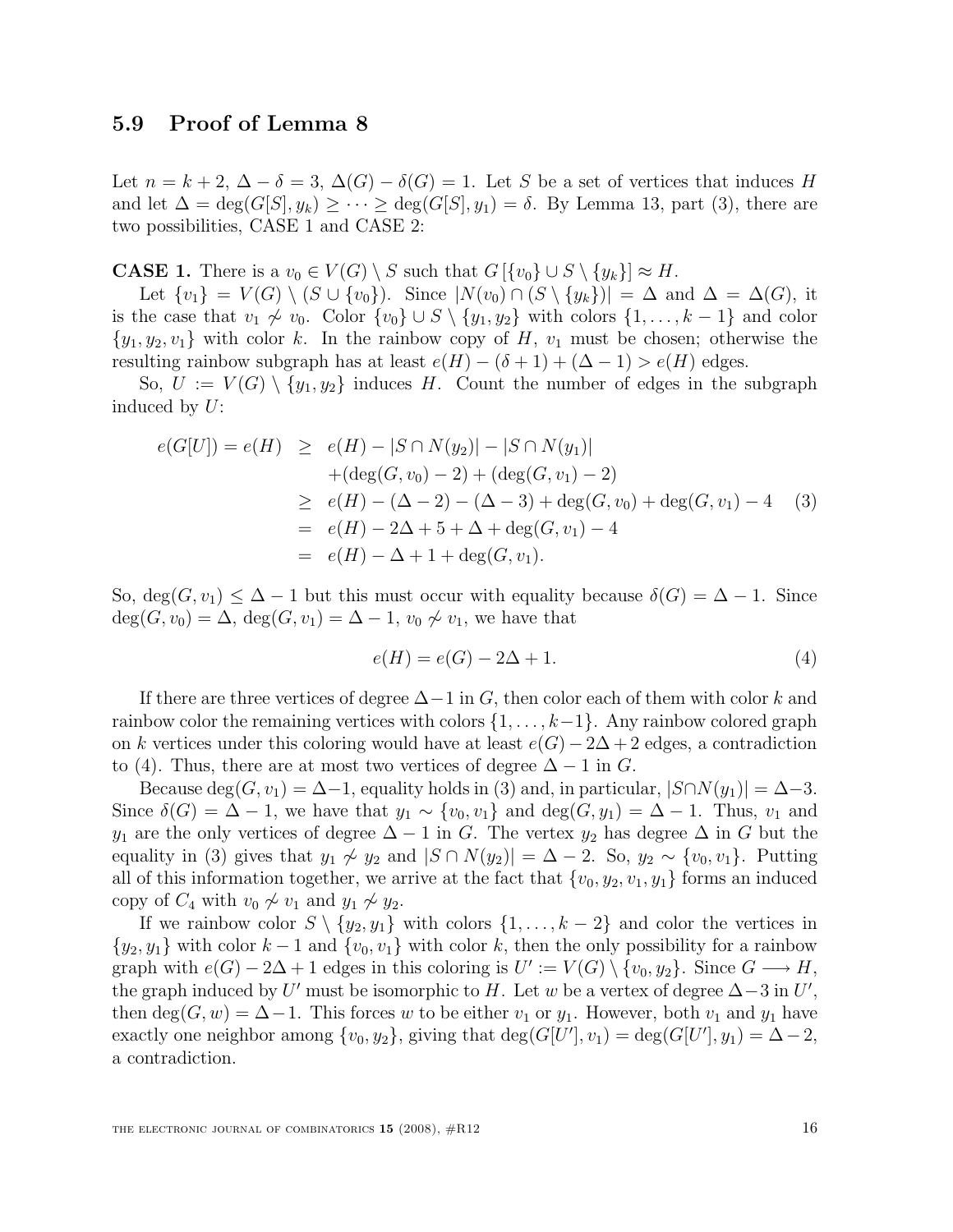**CASE 2.** There is a  $v_1 \in V(G) \setminus S$  such that  $G[\{v_1\} \cup S \setminus \{y_1\}] \approx H$ .

Consider  $\overline{G}$  and  $\overline{H}$ . We have that  $\overline{G} \longrightarrow \overline{H}$  and  $\overline{G}$  is bounded by  $\overline{H}$ . Observe that  $y_1$ in an induced copy of  $H$  in  $G$  corresponds to  $y_k$  in the same set of vertices, which induce a copy of  $\overline{H}$  in  $\overline{G}$ . Thus we have CASE 1 for  $\overline{G}$  and  $\overline{H}$ , resulting in contradiction.  $\Box$ 

### 5.10 Proof of Lemma 9

Recall that  $\delta = 1$ . Suppose v is a vertex such that  $\deg(G, v) = \delta(G) < n - k + \delta$ . Then  $\operatorname{codeg}(G, v) \geq n - (n - k + \delta) = k - \delta = k - 1$ . Color  $k - 1$  non-neighbors of v with distinct colors, color the rest of the graph with the remaining colors. Let S induce a rainbow copy of  $H$  in  $G$  in this coloring.

Suppose  $v \in S$ . Since  $k-1$  non-neighbors of v must be in S, we see that H would contain a vertex (namely, v) with at least  $k-1$  non-neighbors, and thus having degree 0, a contradiction. As a result,  $v \notin S$ .

Label the vertices of S so that  $\Delta = \deg(G[S], y_k) \geq \cdots \geq \deg(G[S], y_1) = \delta$ . Let  $U = \{v\} \cup S \setminus \{y_k, y_{k-1}\}.$  Using Lemma 3, we have that  $e(G[U]) \ge e(H) - \Delta$ . On the other hand, we know that v has at least  $k - 1$  non-neighbors in S, and so it has at most one neighbor in S.

As a result,  $e(G[U]) \leq e(H) - \Delta - (\Delta - 1) + 1 + 1$  and  $e(G[U]) \geq e(H) - \Delta$ , so  $\Delta \leq 3$ . If equality occurs then, by Lemma 13, part (1),  $H_3 = \{y_k\}$  and  $y_k \sim H_2$ . Moreover, the single member of  $N(v) \cap S$  is neither  $y_k$  nor  $y_{k-1}$ . Furthermore, equality also implies that it is not possible to find a  $y_{k-1}$  adjacent to v. Hence,  $v \nsim H_3 \cup H_2$ . □

### 5.11 Proof of Lemma 10

Let  $\Delta(H) = 1$  and  $H \notin \{K_2, \overline{K_2}, \overline{P_3}\}$ . Hence,  $k \geq 4$  and  $\Delta(H) \leq k-3$ . Let  $G \longrightarrow H$ , where G is a graph on  $n \geq k+2$  vertices. By Lemma 1,  $\Delta(G) = 1$ . We have the following cases:

CASE 1. G has more isolated vertices than H.

Color the isolated vertices of G with as many colors as possible using at most  $k-1$ colors, color the vertices of degree 1 in  $G$  with the remaining colors. It is clear that any rainbow subgraph on k vertices will have more isolated vertices than H.

**CASE 2.** G has more edges than H and H has at least three isolated vertices.

In this case, the number of vertices of degree 1 in H is at most  $k-3$ . Color vertices in as many edges of G as possible with distinct colors, using at most  $k - 1$  colors, and color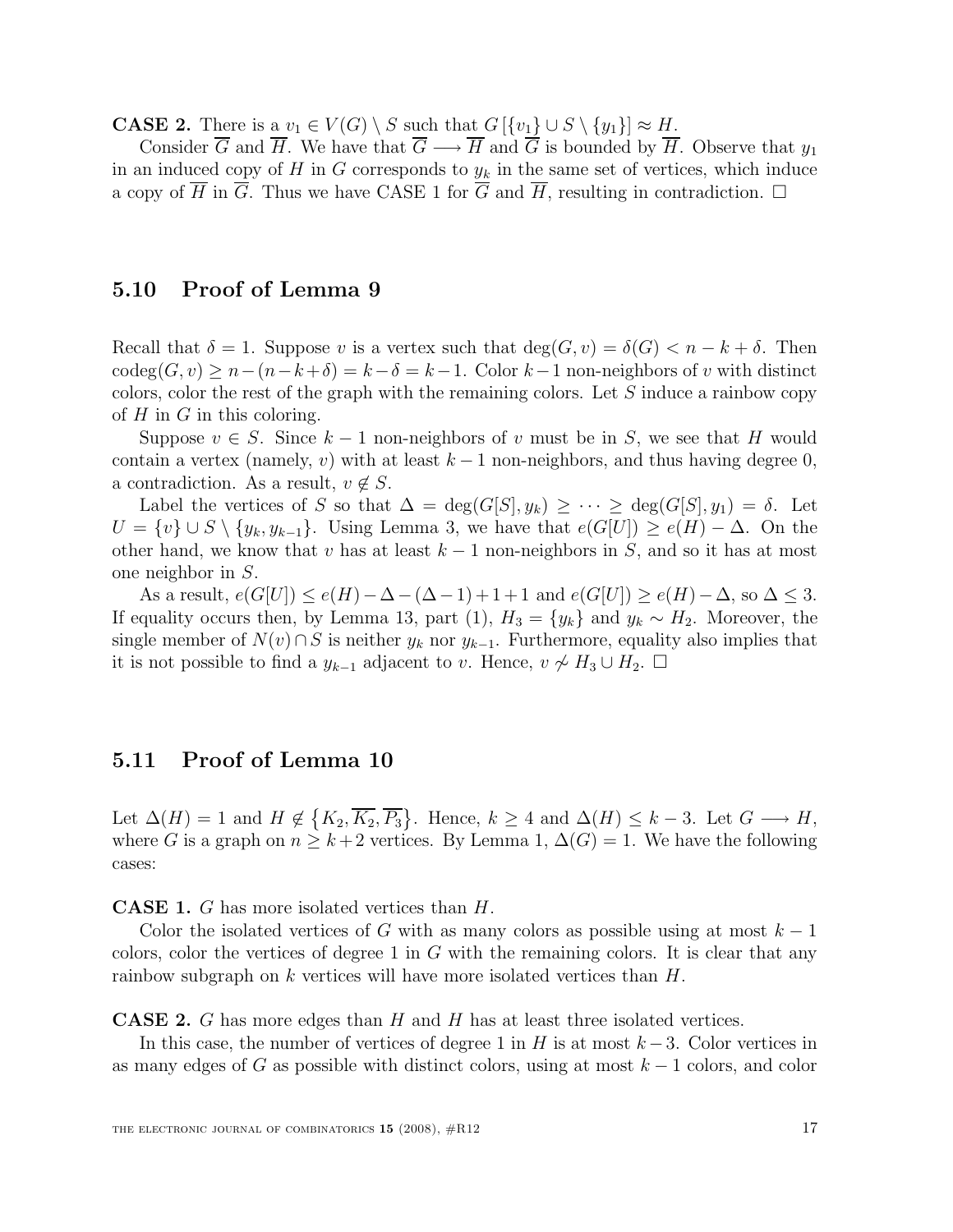the rest of the graph with the remaining colors. Any rainbow subgraph on  $k$  vertices will contain more edges than H.

**CASE 3.** G has more edges than H and H has at most two isolated vertices.

Assume first that  $n \geq k+3$ , then color each of the isolated vertices of G with distinct colors and, for as many edges as possible, color the endvertices with the same color, a different color on each edge. We see that any rainbow k-vertex subgraph has at least 3 isolated vertices.

Assume now that  $n = k + 2$ . If G has at least one isolated vertex, then color the endpoints of one edge with color 1, color the endpoints of another edge with color 2, rainbow color the rest. Then, H must have three isolated vertices, a contradiction. Thus, G is a matching. If, as before, we color the vertices of one edge with color 1, then the vertices in another edge with color 2 and the rest with remaining colors, then  $H \approx M_{k/2+1}'$ .

To complete the proof, observe that any coloring of  $G \approx M_{k/2+1}$  with k colors gives such a rainbow  $H \approx M'_{k/2+1}$ .  $\Box$ 

### 5.12 Proof of Lemma 11

Let  $\Delta = 2$ ,  $H \notin {\Lambda, \overline{S_4}}$ .

CASE 1. H has two nonadjacent vertices of degree 2.

If  $k \leq 4$ , the only possibility is  $H \approx C_4$ . Corollary 2 from the paper [2] gives that  $f(H) = k$  for any regular graph H.

Hence, we may assume  $k \geq 5$  and  $\Delta = 2 \leq k-3$ . By Lemma 1 part  $(1), \Delta(G) = \Delta = 2$ . We shall show that  $G$  is a disjoint union of cycles each of length at least 5.

**Claim 1.** Let  $S \subset V(G)$  be any vertex set that induces a copy of H. Then  $V(G) \setminus S$  is an independent set.

For all  $v \in V(G) \setminus S$  Lemma 13 part (1) gives that  $|N(v) \cap (S \setminus \{y_k, y_{k-1}\})| = \Delta = 2$ . Each vertex in  $V(G) \setminus S$  sends 2 edges into S, and thus no edges into  $V(G) \setminus S$ . So  $V(G) \setminus S$  induces an empty graph.

Claim 2. G is a union of cycles.

Assume that there is a vertex v in G such that  $deg(G, v) < 2$ , consider any two adjacent vertices  $w, w'$ . Color  $v, w, w'$  with one color and the rest of the graph with the remaining k – 1 colors. Let  $U \subseteq V(G)$  induce a rainbow copy of H under this coloring. Then U contains one vertex from  $\{v, w, w'\}$ , moreover  $v \in U$ , since its degree is less than 2. On the other hand, both w and w' cannot be in  $V(G) \setminus U$  since they are adjacent,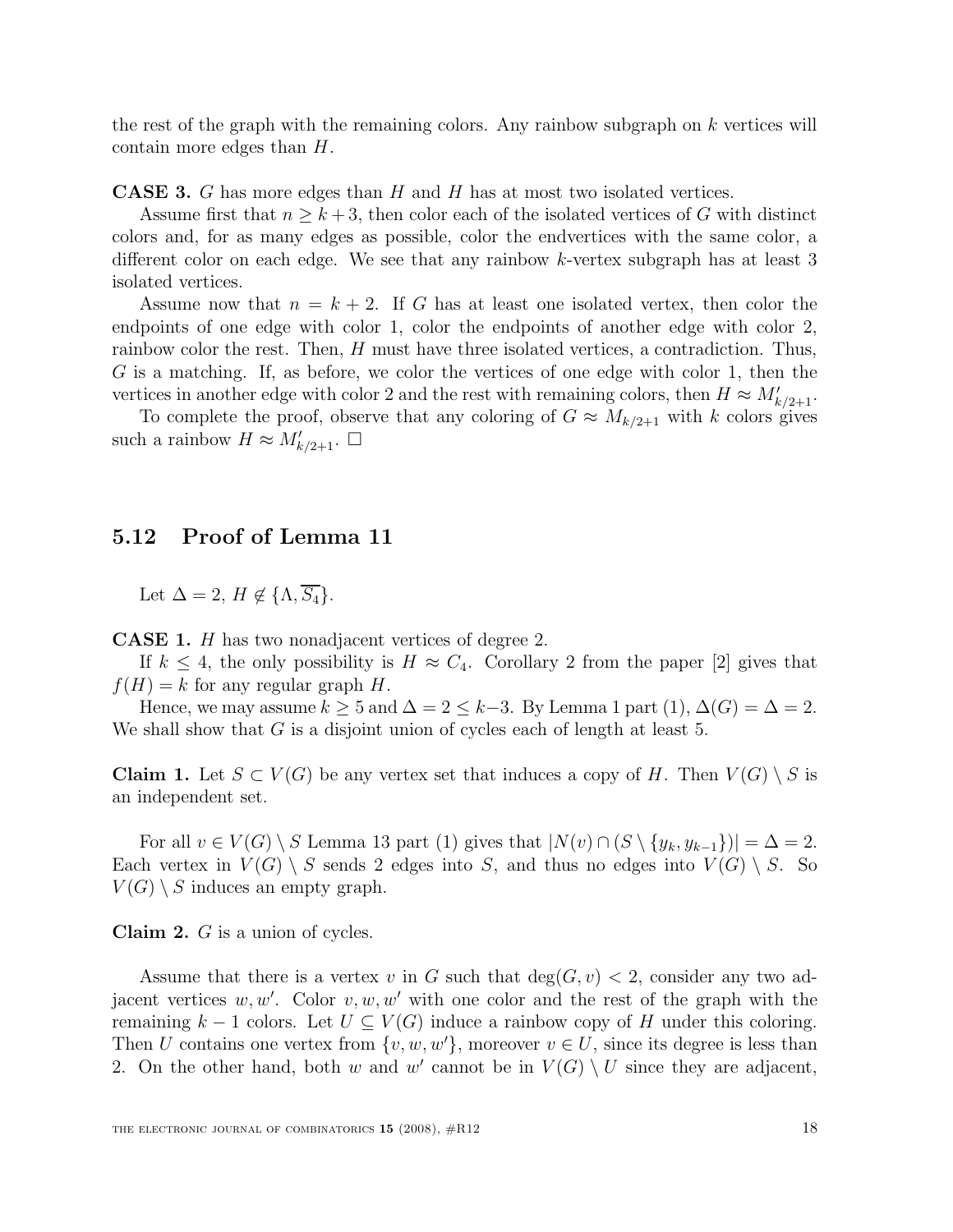contradicting the fact that  $V(G) \setminus U$  is an independent set. Thus there is no vertex of degree less than 2 in G. Therefore G is 2-regular, and Claim 2 follows.

**Claim 3.** G has no  $K_3$  and no  $C_4$ .

Assume that G has a triangle. Color its three vertices with the same color and color the rest of the vertices with new colors. In this coloring, there is a pair of adjacent vertices outside of a rainbow copy of  $H$ , a contradiction. If G has a  $C_4$ , then color each of the two nonadjacent vertices of a copy of  $C_4$  with color 1, color each of the two other vertices of  $C_4$  with color 2 and the color the rest of the vertices of G with the remaining  $k-2$  colors (here  $n \geq k+2$  is necessary). This gives two adjacent vertices outside of a rainbow copy of  $H$ , a contradiction.

If  $n \geq k+3$ , then color four consecutive vertices on one cycle with one color, and color the rest of the vertices arbitrarily with the remaining  $k - 1$  colors. As a result, there is an edge outside of the rainbow copy of  $H$ , a contradiction.

Thus we may assume that  $n = k + 2$ . Color three consecutive vertices on one of the cycles of G with color 1 and rainbow color the rest of the vertices with the remaining colors. Since there is no edge outside of a copy of  $H$  in  $G$ , we must pick the middle vertex of color 1 in a rainbow copy of  $H$ . Thus,  $H$  is a disjoint union of an isolated vertex, a path and perhaps some cycles. If G has at least two cycles, then color two vertices in one cycle with color 1, color two vertices in another cycle with color 2 and rainbow color the rest of the vertices with the remaining  $k-2$  colors. Under this coloring, H has no isolated vertex, a contradiction. The only case that remains is that G is a single cycle and  $H = P_{k-1} + K_1$ . Since H has two nonadjacent vertices of degree two,  $k - 1 \geq 5$ , thus  $n \geq 8$ . Let v, v' and u, u' be two pairs of consecutive vertices of G such that  $G - u - u' - v - v'$  consists of two paths, each of length at least 2. Color  $v, v'$  with color 1 and  $u, u'$  with color 2, rainbow color the rest of the vertices with remaining colors. Under this coloring, H has no isolated vertices, a contradiction.

CASE 2. All degree 2 vertices of H are adjacent.

Recall that  $n \geq k+2$ . We have that H has one component  $L \in \{P_3, K_3, P_4\}$ , and all other components are isolated edges and vertices. We may assume that  $k \geq 4$  since  $H \notin \mathcal{F}_{\infty}$ . If  $k = 4$  then  $H \in \{P_4, \Lambda, S_4\}$ . Since  $H \notin \mathcal{F}_{\infty}$ , we see that  $H \approx P_4$ . Since  $n \geq k+2=6$ , Ramsey's theorem gives that G contains either  $K_3$  or  $\overline{K_3}$ , contradicting the Deck Lemma (Lemma 3). We can assume that  $k \geq 5$ , giving that  $\Delta = 2 \leq k-3$  and  $\Delta(G) = 2$  by Lemma 1. The Deck Lemma implies that each connected subgraph of G on  $|V(L)|$  vertices is isomorphic to L.

Assume first that  $k \geq 7$ . There is only one component of G with at least three vertices (call such a component large) and this large component is either  $P_3$ ,  $K_3$  or  $P_4$ . Indeed, otherwise one can find two nonadjacent vertices of degree 2 in G; considering these and their neighbors will contradict the Deck Lemma. Since  $n \geq k+2$ , we can color the vertices of the large component of G with two colors and color the remaining vertices arbitrarily.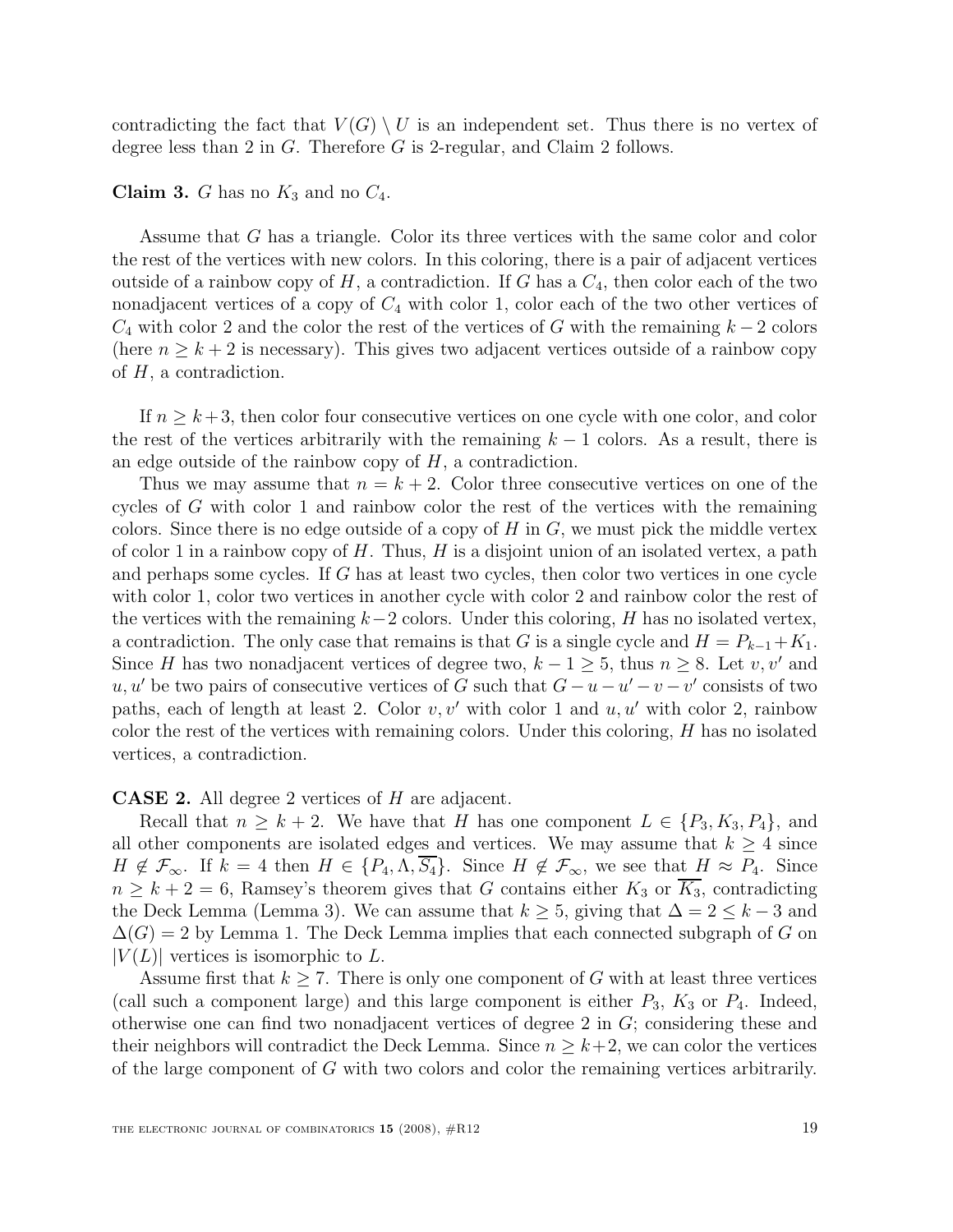Under this coloring, any rainbow subgraph has components with at most two vertices, a contradiction.

Thus,  $k = 5$  or 6 and  $L \in \{P_3, K_3, P_4\}.$ 

Let  $k \in \{5, 6\}$  and  $L \in \{P_3, K_3\}$ . Then, G has no component on more than three vertices, and each large component of  $G$  is isomorphic to  $L$ . If  $G$  has only one component isomorphic to L, then color it with two colors, and color the rest arbitrarily, resulting in contradiction. If G has at least two such components, color the vertices in two copies of  $L$ with two colors each and color the rest of  $V(G)$  with the remaining  $1 \leq k-4 \leq 2$  colors. Under this coloring, no rainbow subgraph has a component with more than 2 vertices.

Let  $k = 6$  and  $L \approx P_4$ . Then, H is either  $P_4 + K_2$  or  $P_4 + 2K_1$ . Any component of G on at least three vertices must be  $P_4$  since otherwise there is a subgraph  $P_5$  of G which contains two vertices of degree 2, nonadjacent in G, such that these two vertices and their neighbors span at most 5 vertices, which contradicts the Deck Lemma. Color the vertices of  $P_4$  in G with three colors and color the rest of the graph with the remaining three colors. Under this coloring, no rainbow subgraph has a  $P_4$ .

Let  $k = 5$  and  $L \approx P_4$ . Then  $H \approx P_4 + K_1$ . In particular, we have that H has no induced  $2K_2$ . Thus, G has only one nontrivial (with at least one edge) component and this component is either  $P_4$  or  $C_5$ . Since  $n \geq k+2$ , we can color this component with three colors and color the rest of the vertices arbitrarily with the remaining 2 colors, arriving at a contradiction.  $\Box$ 

### 5.13 Proof of Lemma 12

Recall that  $\Delta = \Delta(H) = 3$ ,  $\delta = \delta(H) \leq 1$  and  $\delta(G) < n - k + \delta$ .

**Claim 1.** There exists a set  $S \subset V(G)$  and vertices  $y_1 \in S$  and  $v_1 \in V(G) \setminus S$  such that  $G[S] \approx H$ ,  $y_1$  is a minimum-degree vertex in  $G[S]$  and  $N(v_1) \cap S = \{y_1\}.$ 

If  $\delta = 1$ , then this follows directly from Lemma 9.

If  $\delta = 0$ , then suppose the claim is false. Lemma 13, part (3) gives that there is a  $v_0 \in V(G) \setminus S$  such that  $S_0 := \{v_0\} \cup (S \setminus \{y_k\})$  and  $G[S_0] \approx H$ . In this case,  $|N(v_0) \cap (S \setminus \{y_1, y_2\})| \leq \delta + 1 = 1$ , so  $v_0 \sim \{y_1, y_2\}$  and Lemma 13, part (2) also gives that  $y_1$  is the unique isolated vertex in  $G[S]$ . We have the freedom to choose  $y_2$  to be any degree-one vertex in  $G[S]$ , hence  $v_0$  is adjacent to every vertex of degree at most one in  $G[S]$ .

As a result,  $G[S_0]$  has no isolated vertices, a contradiction to the claim that  $G[S_0] \approx H$ . This proves Claim 1.

Claim 2.  $|H_3| = 1, H_3 ∼ H_2$ .

If  $\delta = 1$ , this follows directly from Lemma 9. If  $\delta = 0$ , this comes from Claim 1 and Lemma 13, part (1). This proves Claim 2.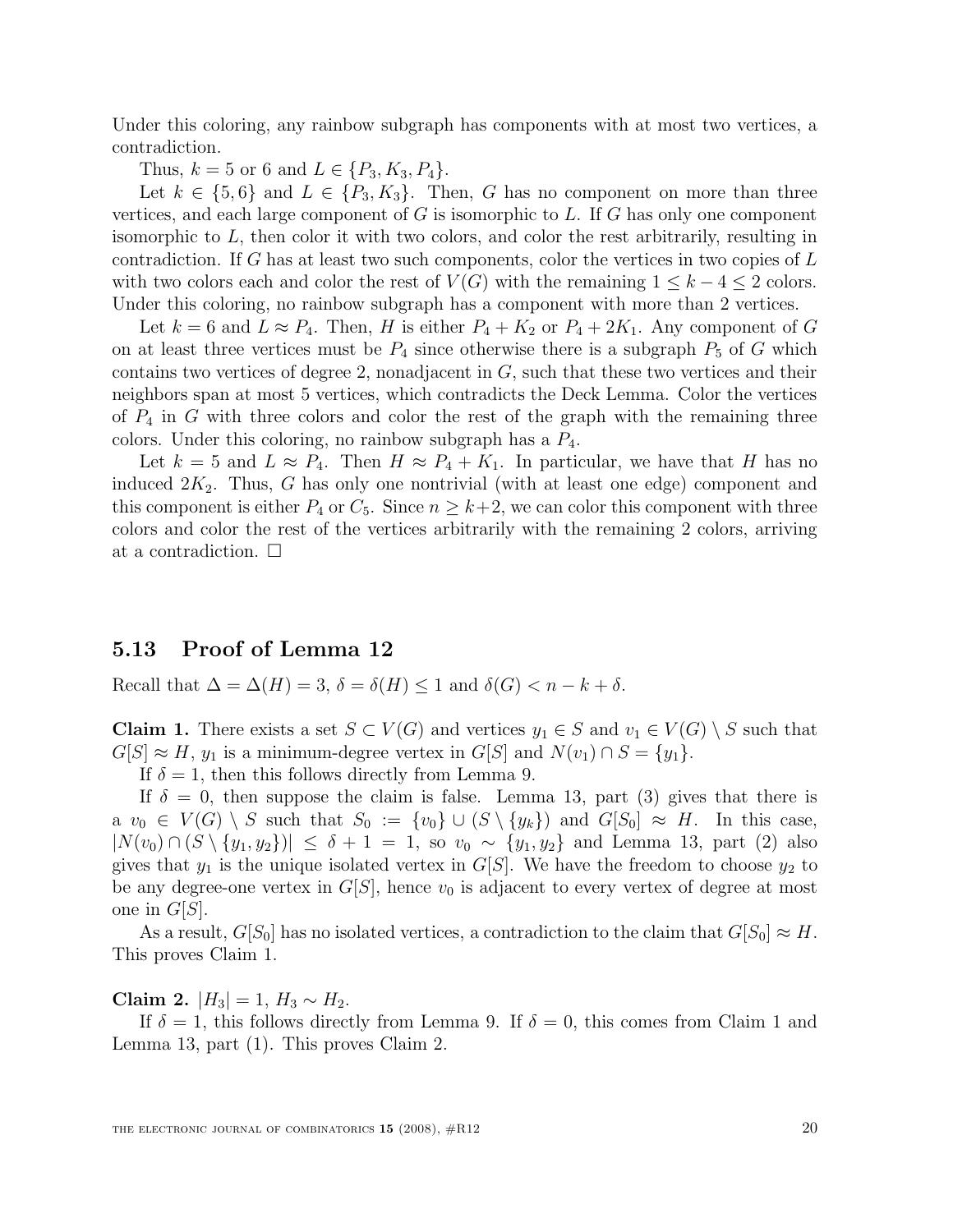CASE 1.  $\delta = 0$ .

By Lemma 13, part (2), the graph  $G[S]$  has a unique isolated vertex,  $y_1$ . Since  $|H_3| = 1$ , the component containing  $y_k$  has an odd number of degree-one vertices.

If the component of  $G[S]$  containing  $y_k$  has 3 degree-one vertices, call two of them  $y_2$ and  $y_3$ . Let  $S' = \{v_1\} \cup (S \setminus \{y_2, y_3\})$ , where  $v_1$  as in Claim 1. The graph  $G[S']$  has no isolated vertices. Since  $|S'| = k - 1$  and  $e(S') = e(H) - 1$ , the Deck Lemma implies that  $S'$  is obtained by deleting a degree-one vertex from  $H$ , which would yield at least one isolated vertex, a contradiction.

Therefore, we may assume that the component of  $G[S]$  containing  $y_k$  has exactly 1 degree-one vertex. Since all degree-two vertices must be adjacent to  $y_k$ , the vertex set  $\{y_k, y_{k-1}, y_{k-2}\}$ , for two degree-two vertices  $y_{k-1}$  and  $y_{k-2}$ , induces a triangle. Let  $S'' = \{v_1\} \cup (S \setminus \{y_{k-1}, y_{k-2}\})$ . The graph  $G[S'']$  has no isolated vertices. Since  $|S''| = k-1$ and  $e(S'') = e(H) - 2$ , the Deck Lemma implies that S'' is obtained by deleting a degreetwo vertex from H, which would yield at least one isolated vertex, a contradiction.

Hence, there is no graph in CASE 1.

CASE 2.  $\delta = 1$ .

If  $y_1 \not\sim y_k$ , then let  $S' = \{v_1\} \cup (S \setminus \{y_k, y_1\})$ , where  $v_1$  as in Claim 1. Since  $|S'| = k-1$ and  $e(S') = e(H) - 4$ , the Deck Lemma is contradicted. Therefore, we may assume that  $y_1 \sim y_k$ .

If H is not connected, then since every degree-two vertex in  $G[S]$  is adjacent to  $y_k$ , every connected component of  $G[S]$  not containing  $y_k$  must be an isolated edge. Let  $\{y_2, y_3\}$  be a component of  $G[S]$  not containing  $y_k$ . If  $S'' = \{v_1\} \cup (S \setminus \{y_2, y_3\})$ , then  $e(S'') = e(H)$ , contradicting the Deck Lemma. Therefore, we may also assume that H is connected.

Since  $H_3 \sim H_2$ ,  $y_1 \sim y_k$  and H is connected, there are only three possibilities for H: one for each of  $k = 4, 5, 6$ . If  $k \leq 4$ , then  $H \approx \overline{\Lambda}$ . If  $k \in \{5, 6\}$  then Figure 3 gives these graphs and the possible ways for  $v_1$  to be adjacent to S.



Figure 3: Small graphs,  $\delta = 1, \Delta = 3$  in Lemma 12

In the case where  $k = 5$ , the vertex set  $\{v_1, y_1, y_3, y_4\}$  induces the graph  $2K_2$ , which is not in deck(H). In the case where  $k = 6$ , the vertex set  $\{v_1, y_1, y_2, y_3, y_6\}$  induces the graph  $P_3 + 2K_1$ , which again is not in deck $(H)$ .

Hence, the only graph in CASE 2 is  $H \approx \overline{\Lambda}$ , which must be excluded because  $\overline{\Lambda} \in \mathcal{F}_{\infty}$ .

П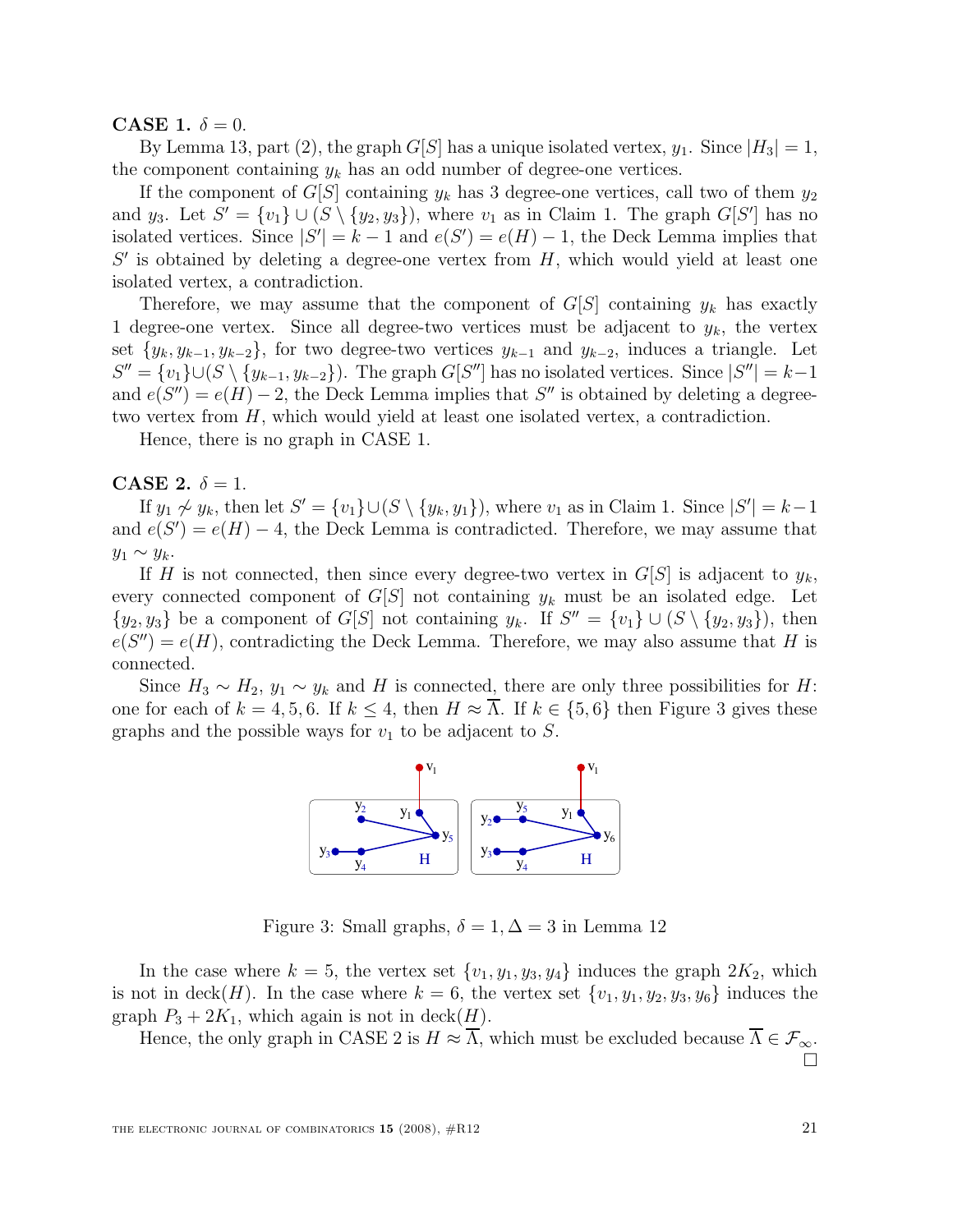# 6 Concluding remarks

### Open question:  $H \approx \Lambda$ ,  $H \approx \overline{\Lambda}$

It is still an open problem to determine  $Arrow(\Lambda)$  and  $Arrow(\overline{\Lambda})$ . We see by Lemma 6 that  $C_4 + K_1 \longrightarrow \Lambda$ ; it is shown in [2], that for each  $t \geq 1$  there is a graph G on 7t vertices such that  $G \longrightarrow \Lambda$ . A case analysis, which we neglect to include in this paper, gives that for any G of order 6,  $G \nrightarrow \Lambda$ .

Thus, even the weaker problem of determining  $\{n : |V(G)| = n \text{ and } G \longrightarrow \Lambda\}$  is still open.

#### Generalizing the problem

A natural generalization of this problem is as follows: Let  $H$  be a set of k-vertex graphs and define  $G \longrightarrow \mathcal{H}$  so that if  $V(G)$  is colored with k colors, then there is an  $H \in \mathcal{H}$  such that G contains a rainbow induced subgraph isomorphic to H. Determine  $Arrow(\mathcal{H}) = \{G : G \longrightarrow \mathcal{H}\},$  for interesting sets H of graphs.

#### Acknowledgements

We thank an anonymous referee for helpful comments. We also profoundly acknowledge and thank Chris Godsil for helpful remarks and aiding with the proof of Lemma 7.

# References

- [1] J. Akiyama, G. Exoo, and F. Harary, The graphs with all induced subgraphs isomorphic, Bull. Malaysian Math. Soc. (2) 2 (1979), no. 1, 43–44.
- [2] M. Axenovich, On subgraphs induced by transversals in vertex-partitions of graphs. Electron. J. Combin., 13(1) (2006), R36.
- [3] M. Axenovich and J. Balogh, Graphs having small number of sizes on induced ksubgraphs, to appear.
- [4] M. Borowiecka-Olszewska, E. Drgas-Burchardt and P. Mihók, Minimal vertex Ramsey graphs and minimal forbidden subgraphs. *Discrete Math.* 286 (2004), no. 1-2, 31-36.
- [5] A.E. Brouwer, A.M. Cohen and A. Neumaier, Distance Regular graphs. Ergebnisse der Mathematik und ihrer Grenzgebiete (3) [Results in Mathematics and Related Areas (3), **18**. Springer-Verlag, Berlin, 1989. xviii+495 pp.
- [6] J. Brown and V. Rödl, A Ramsey type problem concerning vertex colorings,  $J.$  Com*bin. Theory Ser. B* 52 (1991), no 1., 45–52.
- [7] J. Bosák, Induced subgraphs. Finite and infinite sets, Vol. I, II (Eger, 1981), 109– 118, Colloq. Math. Soc. János Bolyai, 37, North-Holland, Amsterdam, 1984.